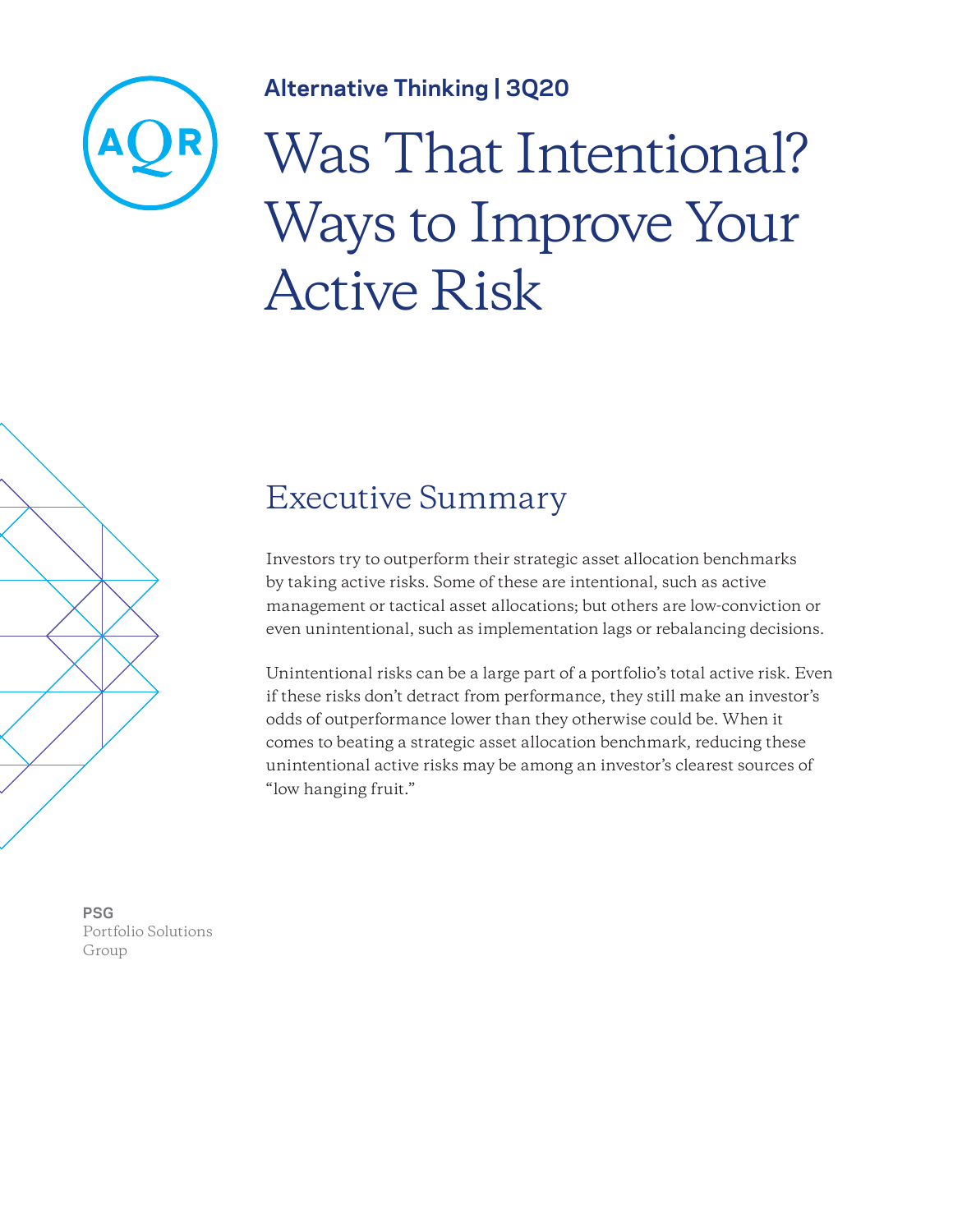## Contents

| Introduction: A Focus on Active Risk            | $\mathbf{3}$   |
|-------------------------------------------------|----------------|
| Part 1: Intentional Active Risks                | $\overline{4}$ |
| Part 2: Unintentional Active Risks              | 6              |
| Putting It All Together                         | 12             |
| Appendix: How Much Active Risk Should You Take? | 13             |
| References                                      | 14             |
| Endnotes                                        | 15             |
| <b>Disclosures</b>                              | $17 \,$        |

#### **About the Portfolio Solutions Group**

The Portfolio Solutions Group (PSG) provides thought leadership to the broader investment community and custom analyses to help AQR clients achieve better portfolio outcomes.

*We thank Alfie Brixton, Kelvin Lee, Zachary Mees, Jason Mellone and Dan Villalon for their work on this paper. We also thank April Frieda, Jeremy Getson, Pete Hecht, Antti Ilmanen, Thom Maloney, Nick McQuinn, Scott Metchick, Ashwin Thapar, and Ekin Zorer for their helpful comments.*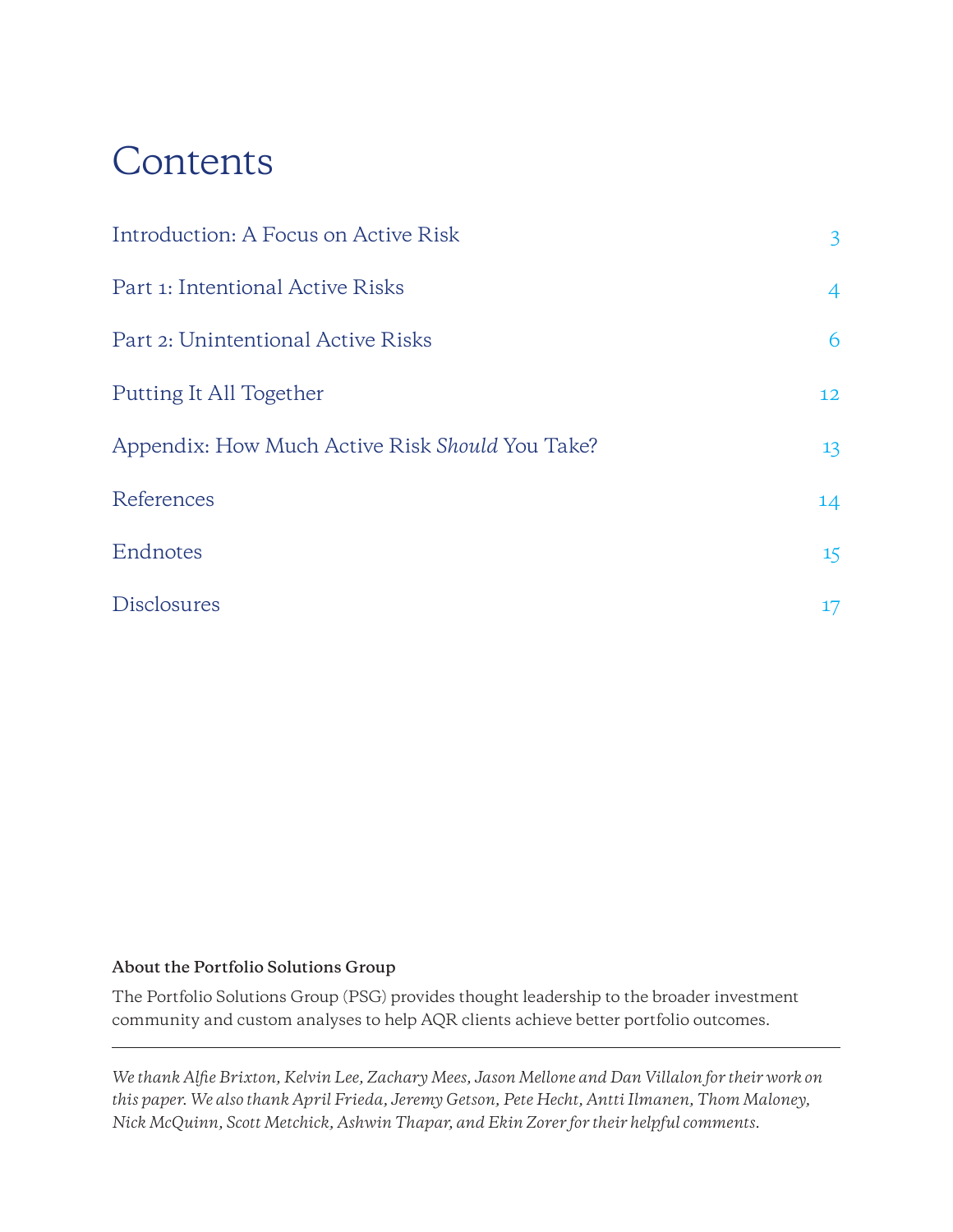### <span id="page-2-1"></span><span id="page-2-0"></span>Introduction: A Focus on Active Risk

Strategic asset allocation (SAA) is of primary importance to portfolios and investors. But it's not the only thing an investment staff has to get right. When it comes to whether an investment staff is able to earn its keep, what's typically evaluated is performance *compared* to an SAA benchmark.

Intended risk taking should increase the odds of outperforming, but those odds can be degraded by unintended risks. **Exhibit 1a** illustrates a simple case: an investor who expects to beat their policy benchmark by 0.2% per year while taking 1% tracking error (TE). Using some simplifying assumptions, this investor has a 67% chance of outperforming their SAA over a  $5$ -year period (top square).<sup>1</sup>

But what if unintended or uncompensated risks add another 1% to the portfolio's overall active risk? Our investor still expects 0.2% outperformance per year, but now while taking 2% TE. The investor's odds of beating their SAA benchmark over 5 years have now fallen from 67% to 59% (lower square).

Investors have two basic levers to improve these odds: 1) find more "alpha" (i.e., move to the right), $\alpha$  and/or 2) reduce unintended or poorly compensated risks (i.e., move up). We believe the latter is "low hanging fruit" for most investors.

In this article, we categorize active risks simply, as either *Intentional* or *Unintentional* (**Exhibit 1b**)[.3](#page-14-0) An example of the former is tactical decisions they reflect an investor's current views and are thus expected to generate "alpha" relative to an SAA. An example of the latter is rebalancing many investors do not rebalance monthly, but their SAA benchmark does. The resulting difference in weights between rebalance dates probably doesn't reflect an "alpha" view; it's more likely some combination of process, constraints, and trading cost considerations.

We review eight forms of active risk (two "intentional," six "unintentional"), and outline ways that investors might improve their own active risk taking. While we use generalized examples (often using 60/40 as a base case), we note that all the risks in this article can be estimated for an investor's actual portfolio.

#### **Exhibit 1: It's Worth Knowing Where Your Active Risks Come From**

**1a:** Probability of Exceeding SAA Over 5 years **1b:** Framework for Sources of Active Risk





Left Exhibit Source: AQR. For illustrative purposes only. Example assumes normal, identical and independently distributed arithmetic returns. Hypothetical data has inherent limitations, some of which are disclosed in the Appendix. Right Exhibit Source: AQR. This diagram is not exhaustive; many investors have active risks not included above.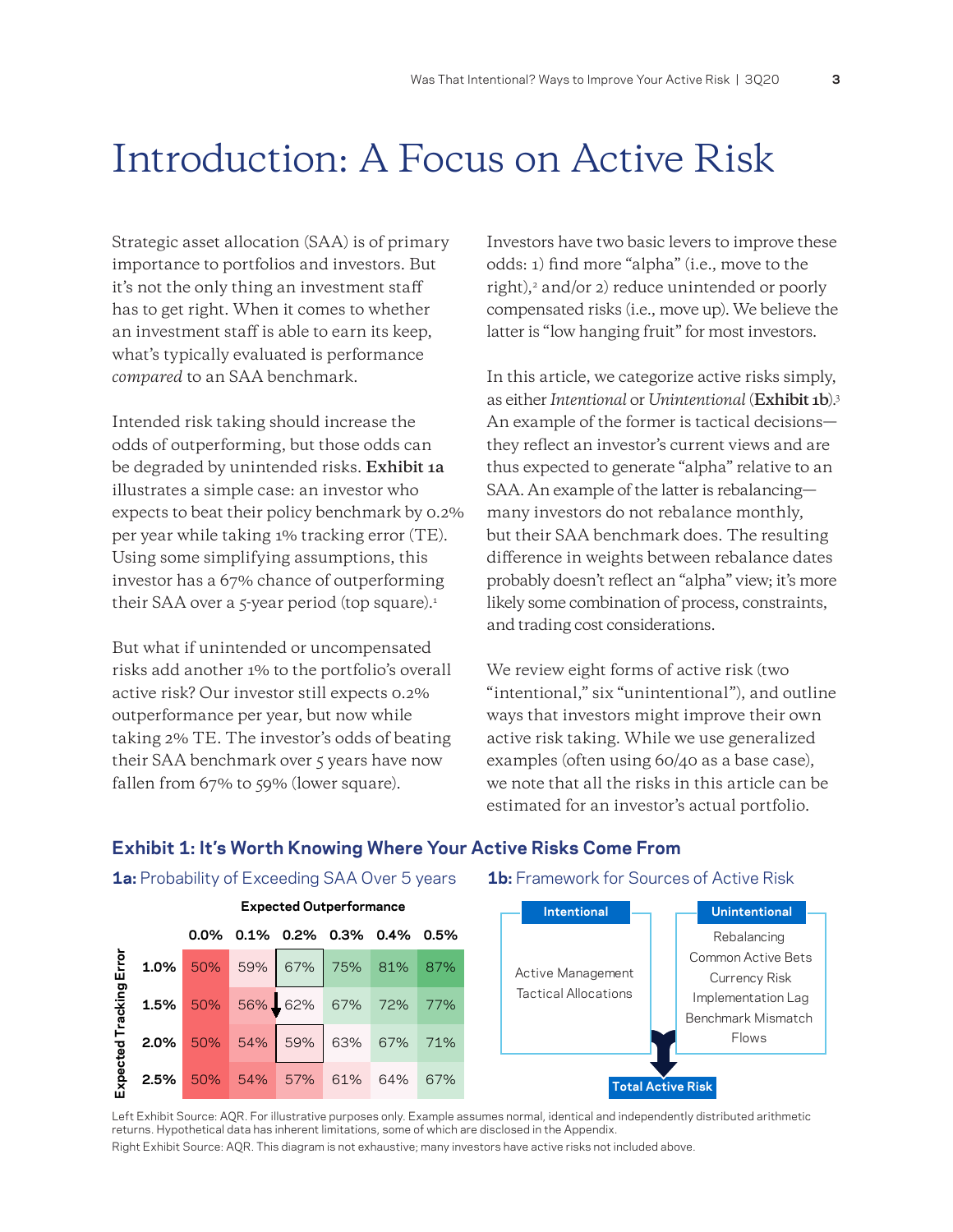### <span id="page-3-0"></span>Part 1: Intentional Active Risks

#### **Active Management**

Typically, active management is delegated to external managers, though some investors also run internal programs. Active management can be a highly diversifiable source of active risk, even within the same asset class, region, and within quantitative or fundamental approaches.[4](#page-14-0) Perhaps surprisingly, even active strategies that share an investment style have the ability to produce diversifying returns to each other[.5](#page-14-0)

In **Exhibit 2a**, we show the range of active risk one might expect for several asset classes. Of course, a manager's standalone TE isn't what matters at the portfolio level—diversification across multiple managers may allow investors to reduce their total active risk. There's a trade-off though: an investor must have the ability to identify and monitor multiple skilled managers to reduce their expected TE without commensurately reducing their expected excess return.<sup>6</sup>

The good news is that the number of managers

required to reduce TE may be lower than expected—if the active returns are sufficiently diversifying. In the simple hypothetical case shown in **Exhibit 2b**, two managers with uncorrelated active returns can reduce a portfolio's active risk by even more than four managers with 0.4 correlated active returns (blue dots). Allocations across multiple active managers should be consistent with your beliefs. For example, equal allocations are a useful starting point, but for it to be optimal, it suggests an investor has complete uncertainty about expected TEs, returns, and correlations of underlying managers.

In contrast, investors who believe their active managers have similar risk-adjusted excess returns (i.e., information ratios) and predictable TEs might instead choose to allocate by TE. Investors who additionally believe correlations across managers are stable might choose to overweight the most diversifying managers. Each of these choices may improve the aggregate portfolio's information ratio, without requiring great foresight in terms of expected returns.



#### **Exhibit 2: Active Management's "Opportunity Set"**

**2a:** Realized Range of TE, 1999 – 2019 **2b:** Reduction in TE

Left Exhibit Source: AQR, eVestment. Managers represent categorized managers from the eVestment universe from 1999 – 2019. For illustrative purposes only and not representative of any strategy that AQR manages. Past performance is not a guarantee of future performance. Diversification does not eliminate the risk of experiencing investment losses.

Right Exhibit Source: Assumes each manager has a 4% tracking error (based on roughly the median equity TE on the left chart) and equal allocations across managers (note: the tracking error assumption is for illustrative purposes and does not matter to the shape of the curves). Differences across managers in tracking errors and in allocations will generally lead to different results; we encourage investors to build these curves for their own manager line-ups. Hypothetical data has inherent limitations, some of which are disclosed in the Appendix.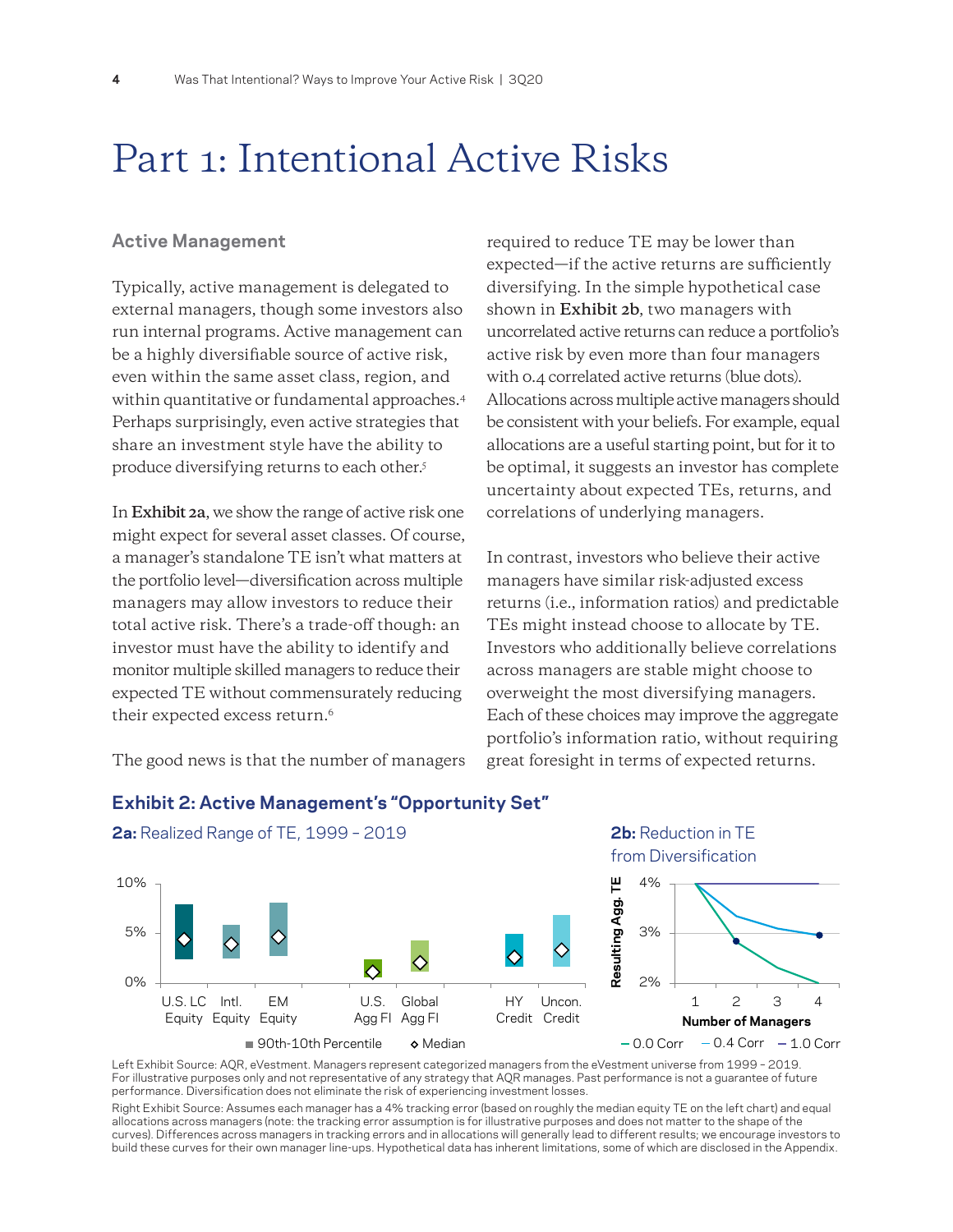#### <span id="page-4-0"></span>**Tactical Asset Allocation**

The amount of active risk generated by tactical asset allocation (TAA) is directly related to 1) the size of the over- or underweight, 2) the volatilities of the affected asset classes, and 3) the correlations between them. Generally, the greater the level of volatility of the tactical assets traded the greater the expected active risk. With respect to correlations, lower correlations generally mean *higher* active risk (which may seem counter-intuitive to strategic asset allocations, where lower correlations are associated with reducing risk). The combination of these components is what matters, though: for example, tactically timing highly correlated assets can still generate meaningful active risk, if their volatilities are sufficiently different (e.g., duration timing in fixed income).

Most investors have pre-determined asset weight bands to limit the active risk achievable by TAA[,7](#page-14-0) but rarely do they have an explicit TE budget, nor measure TAA risk in a way that's easily comparable to other active risks in the portfolio. To get a sense of the active risk that may actually come from tactical tilts, **Exhibit 3** shows TEs for three groups of

investors with different active risk tolerances: "conservative," where the tactical deviation is +/–2.5%, up through "aggressive," where the tactical deviation is  $+/-7.5\%$ .<sup>8</sup> Over the long term, the correlation of stocks and bonds has averaged zero, but there have been extended periods of positive correlation (1970s and early 80s) and negative correlation (last two decades), so within each investor class we show results for -0.5, 0.0, and +0.5 stock/bond correlations.

While this example may seem simplistic (e.g., no tactical tilts *within* an asset class), we note that the magnitudes are in-line with what we find in real-world portfolios. For instance, the active risk implied by U.S. public plans' asset class deviations has averaged a little less than 1%[,9](#page-14-0) right around the "moderate" active risk tolerance below.

Why does this matter? Knowing your expected TE from current and planned tactical tilts provides a fungible perspective on active risk (and arguably a clearer one). Investors should compare the total active risk from TAA to their other major intentional source of active risk: active management. Are the relative magnitudes consistent with organizational beliefs?[10](#page-14-0)



#### **Exhibit 3: Hypothetical Active Risk by Tactically Deviating from a 60/40 Stock/ Bond Portfolio**

Exhibit Source: AQR, Bloomberg. Stock and bond volatility are based on a 60/40 portfolio which is 60% Global Equities Unhedged (MSCI ACWI Index) and 40% Global Aggregate Bonds Hedged (Barclays Global Aggregate Bond Index Hedged USD). Hypothetical data has inherent limitations, some of which are disclosed in the Appendix.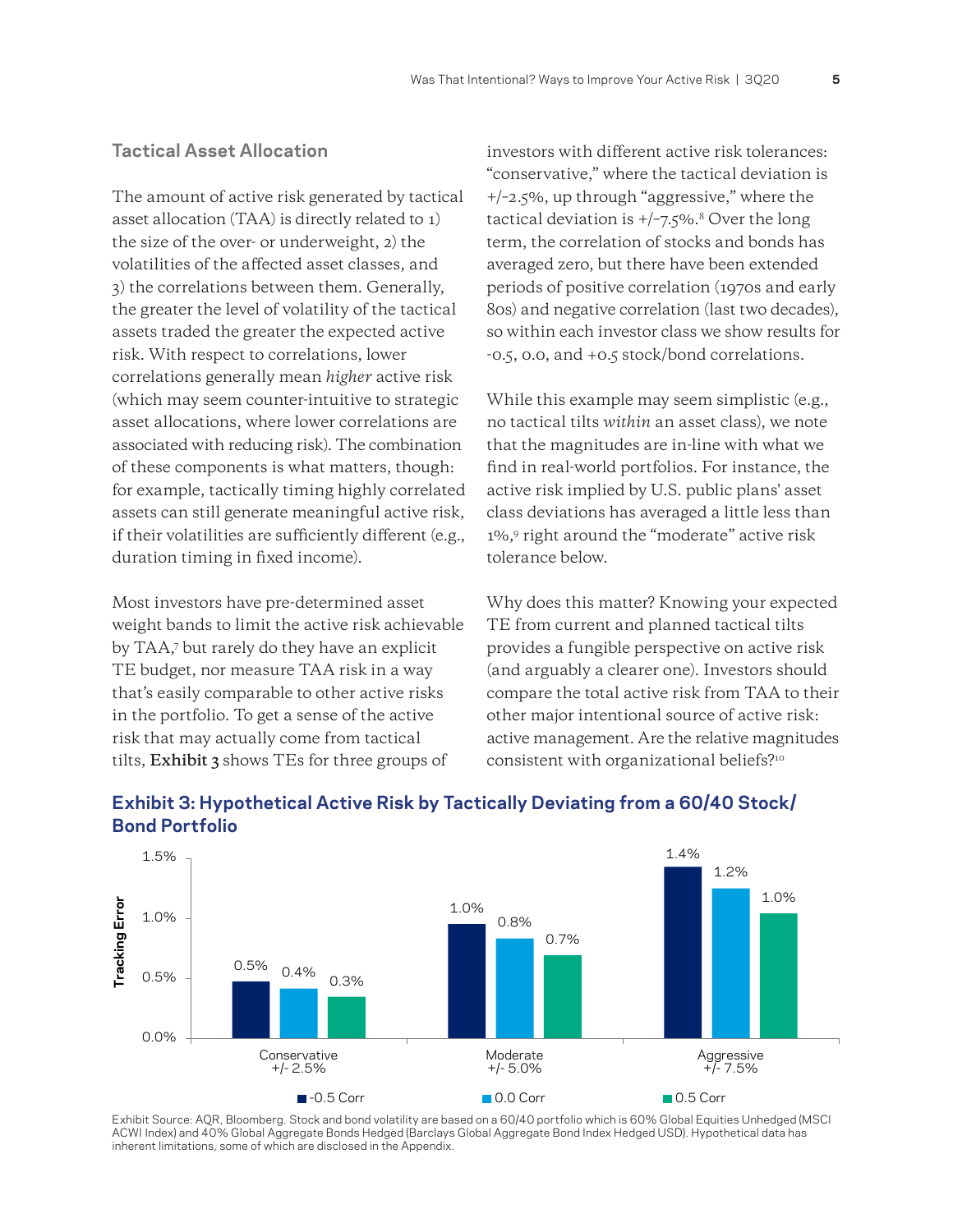### <span id="page-5-0"></span>Part 2: Unintentional Active Risks

#### **Rebalancing**

Many SAA benchmarks are rebalanced monthly, but few investors rebalance their actual portfolios at that same frequency. This timing or frequency mismatch can lead to over/underweights that are unlikely to reflect tactical views, and the magnitude of the resulting active risk may even rival that of tactical tilts[.11](#page-14-0) But rebalancing incurs costs, and continuously matching benchmark weights isn't practical, so how should rebalancing be evaluated from an active risk perspective?

**Exhibit 4a** shows realized TE of five hypothetical rebalancing policies versus a monthly-rebalanced 60/40 portfolio[.12](#page-14-0) Clearly, faster rebalance schedules minimize unintentional TE, but there are trade-offs, such as turnover, associated transaction costs, and expected returns.<sup>13</sup> Two of these trade-offs are quantified in **Exhibit 4b**; not surprisingly,

more patient approaches to rebalancing incur lower turnover and transaction costs.<sup>14</sup>

The final consideration is expected returns. In other papers we have shown that patient rebalancing approaches may maintain long-term diversification and also benefit from momentum effects.[15](#page-14-0) There is some evidence that more patient approaches to rebalancing have delivered similar risk benefits but slightly higher returns, by letting multi-month trends play out (as well as by incurring lower costs).

Investors who want to harvest multi-month price momentum effects must weigh this benefit against their tolerance for TE.[16](#page-14-0) In our simple example, the annual full rebalancing schedule (green bar) earned the highest net of cost return (closely followed by quarterly rebalancing 50% towards strategic weights)[.17](#page-14-0) Regular but patient rebalancing may be cost-effective and return-optimal while incurring a small and tolerable amount of TE.



#### **Exhibit 4: Trade-offs for Rebalancing Frequencies**





Exhibit Source: AQR, Bloomberg. 60/40 portfolio is 60% Global Equities Unhedged (MSCI ACWI Index) and 40% Global Aggregate Bonds Hedged (Barclays Global Aggregate Bond Index Hedged USD). Rebalanced Portfolio: Buying or selling securities in a portfolio to return to a desired level of asset allocation (e.g., a monthly full rebalance will shift the portfolio back to its starting target allocations on a monthly basis). Quarterly and Annual 50% will rebalance just halfway toward target weights on a quarterly/annual basis. Annual Turnover: Two Sided = (Buys+Sells)/NAV. Annual Trade Cost: we assume 35 bps t-costs for all asset classes. Annual transaction cost figure is calculated by multiplying the annual turnover by the annual trade cost (35 bps). Hypothetical data has inherent limitations, some of which are disclosed in the Appendix.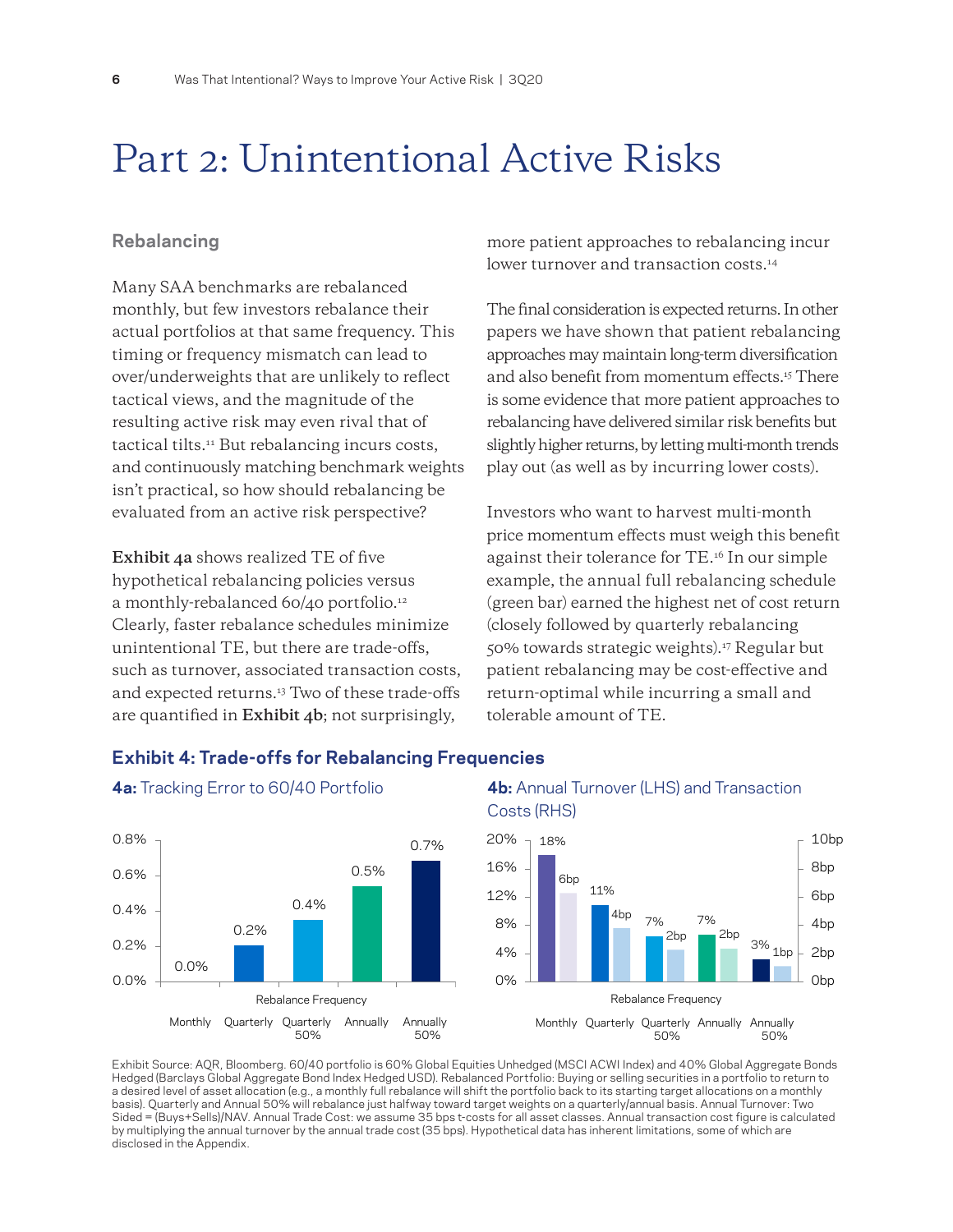#### <span id="page-6-0"></span>**Common Bets from Active Managers**

Investors typically allocate to *multiple* active managers. If each active manager's "edge" is fairly unique from each other, their active risks should be diversifying, and take up less of the investor's risk budget. However, for some asset classes, active management is not particularly diversifying, suggesting an investor's likelihood of beating a benchmark is lower than they might expect, and lower than they realistically may be able to achieve.<sup>18</sup>

This concern can extend to any asset class, but two that we've cautioned investors about for years are fixed income<sup>19</sup> and hedge funds (or liquid alternatives)[.20](#page-14-0) Compared to equities, where active returns across managers are generally lowly correlated, the active returns across managers in many segments of the fixed income market and across hedge fund strategies tend to be much more correlated (**Exhibit 5**, dark blue bars).

Making matters worse, the active risk in those asset classes can be highly correlated to equity risk, something most investors already have in their asset allocations—and potentially in their tactical decisions, too. This isn't *necessarily* a problem, but we believe it would take a unique set of circumstances for this to be optimal from an investor's standpoint. For example, if one of the reasons to allocate to fixed income is diversification from risky assets, having equity-like active risk in fixed income contradicts the point of the allocation.<sup>21</sup> More practically, this implies a "when it rains, it pours" outcome for investors. Equities already drive overall portfolio risk; not only will your portfolio be expected to suffer when markets do, but you may underperform your SAA at the same time.

Investors have a range of ways to address this challenge. Correlation and regression analyses can help to evaluate active managers and inform changes at the portfolio level.<sup>22</sup> Additionally, from the active risk perspective, investors should consider benchmarks that match "passive" exposures as well as possible to reduce the impact such exposures could contribute to the active risk budget.<sup>[23](#page-15-0)</sup>

#### **Exhibit 5: In Some Asset Classes, Active Management May Not Be as Unique as You'd Hope…**



January 1, 2010 – December 31, 2019

Exhibit Source: AQR, eVestment, Credit Suisse ("CS"). Equity and fixed income managers used in this exhibit are the 10 largest funds by assets with at least 10 years of data. Active Returns are all calculated against the managers' stated benchmarks. For hedge funds, we use the following indexes: CS Distressed, CS Event Driven, CS Emerging Markets, CS Fixed Income Arbitrage, CS Managed Futures, CS<br>Global Macro, CS Long/Short Equity, CS Equity Market Neutral; and we treat the entire hedge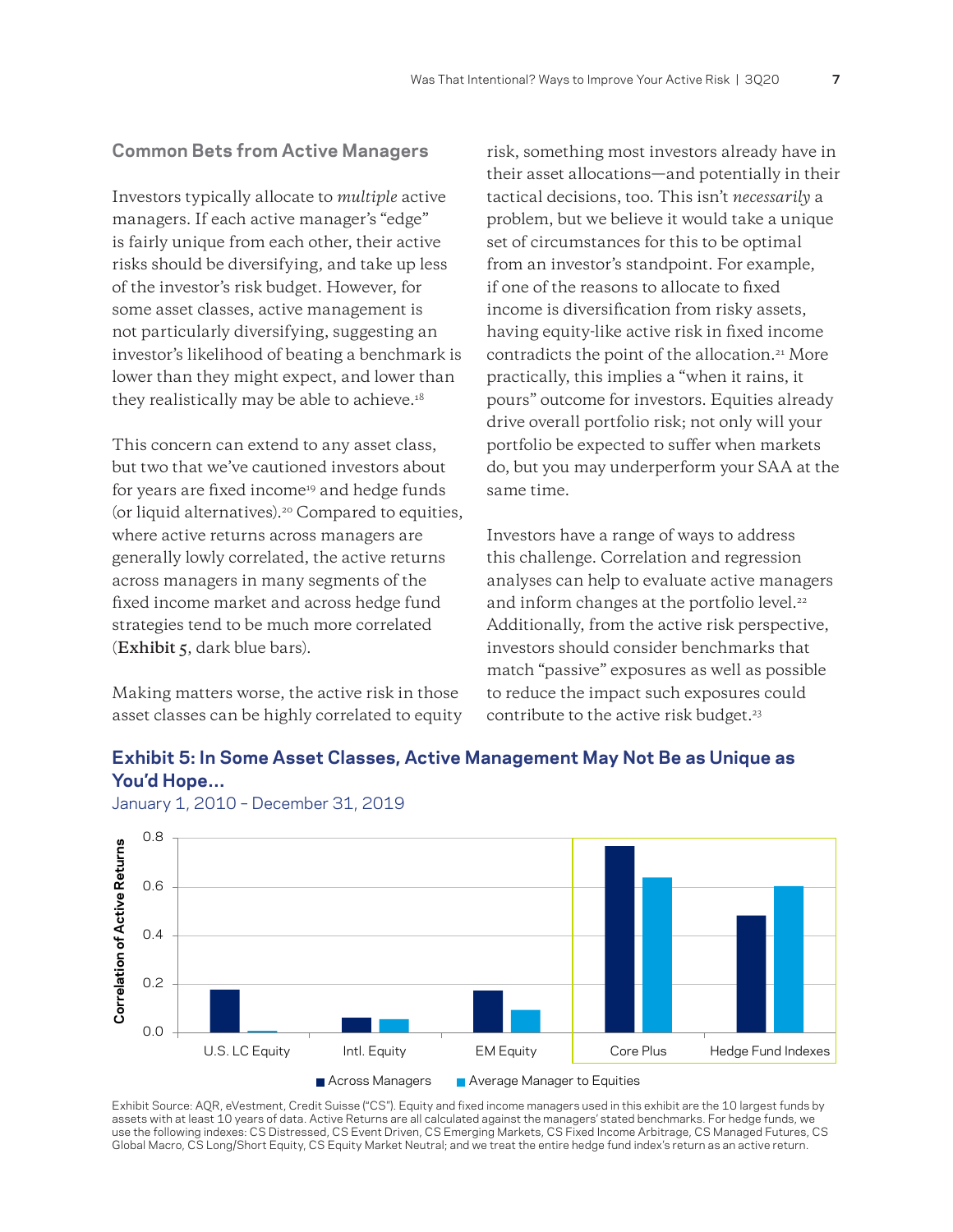#### <span id="page-7-0"></span>**Currency Risk**

Investors may be able to reduce *total* portfolio risk by hedging currency exposure, but this will create active risk relative to an unhedged benchmark.[24](#page-15-0) This impact can be large for non-USD domiciled investors, given that most of a global market-weighted portfolio is denominated in USD, but even for U.S. investors the impact on TE can be meaningful, and potentially uncompensated. This also applies to unintended differences in currency exposure between the portfolio and benchmark.<sup>[25](#page-15-0)</sup>

**Exhibit 6** shows the realized annual impact of currency risk for two investors with global 60/40 benchmarks, where equities are unhedged and bonds are hedged[.26](#page-15-0) The exhibit shows the impact of hedging major currencies individually on both TE and total portfolio risk, as well as the impact of adopting a fully hedged portfolio.[27](#page-15-0)

For a USD investor we find a nearly 1% reduction in *total* portfolio volatility from fully hedging, partly because the U.S. dollar has behaved as a "safe haven" since 2008, strengthening at times of equity market losses. If this safe haven behavior is expected to continue then it might make sense to hedge currency exposure from an SAA perspective, but at the cost of active risk: 2.1% TE in our example.[28](#page-15-0)

For euro-denominated portfolios, the tradeoff is noticeably different. The risk benefit from fully hedging was much smaller, while the resulting TE was much larger. The euro initially inherited the deutschmark's safe-haven behavior, but during and after the Financial Crisis, and subsequent Euro Debt Crisis, its behavior was procyclical—and foreign currency risk therefore provided useful diversification.

Deviating from the hedging policy of your benchmark can eat up a large amount of your active risk budget, so tactical currency views should be considered carefully. If an investor has strong views on future currency correlations, interest rate differentials and spot returns then this active risk may be justified.[29](#page-15-0)

#### **Exhibit 6: Tracking Error and Change in Volatility from Hedging Currency Exposure**



January 1, 1999 – June 30, 2020

Numbers in parenthesis under each currency are the notional currency exposures for each currency in our 60/40 portfolio and are calculated based on MSCI ACWI market-caps as of June 30, 2020.

Exhibit Source: AQR, Bloomberg. Tracking error is calculated relative to 60/40 portfolio which is 60% Global Equities Unhedged (MSCI ACWI Index) and 40% Global Aggregate Bonds Hedged (Barclays Global Aggregate Bond Index Hedged USD) and is based on monthly data from January 1, 1999 – June 30, 2020.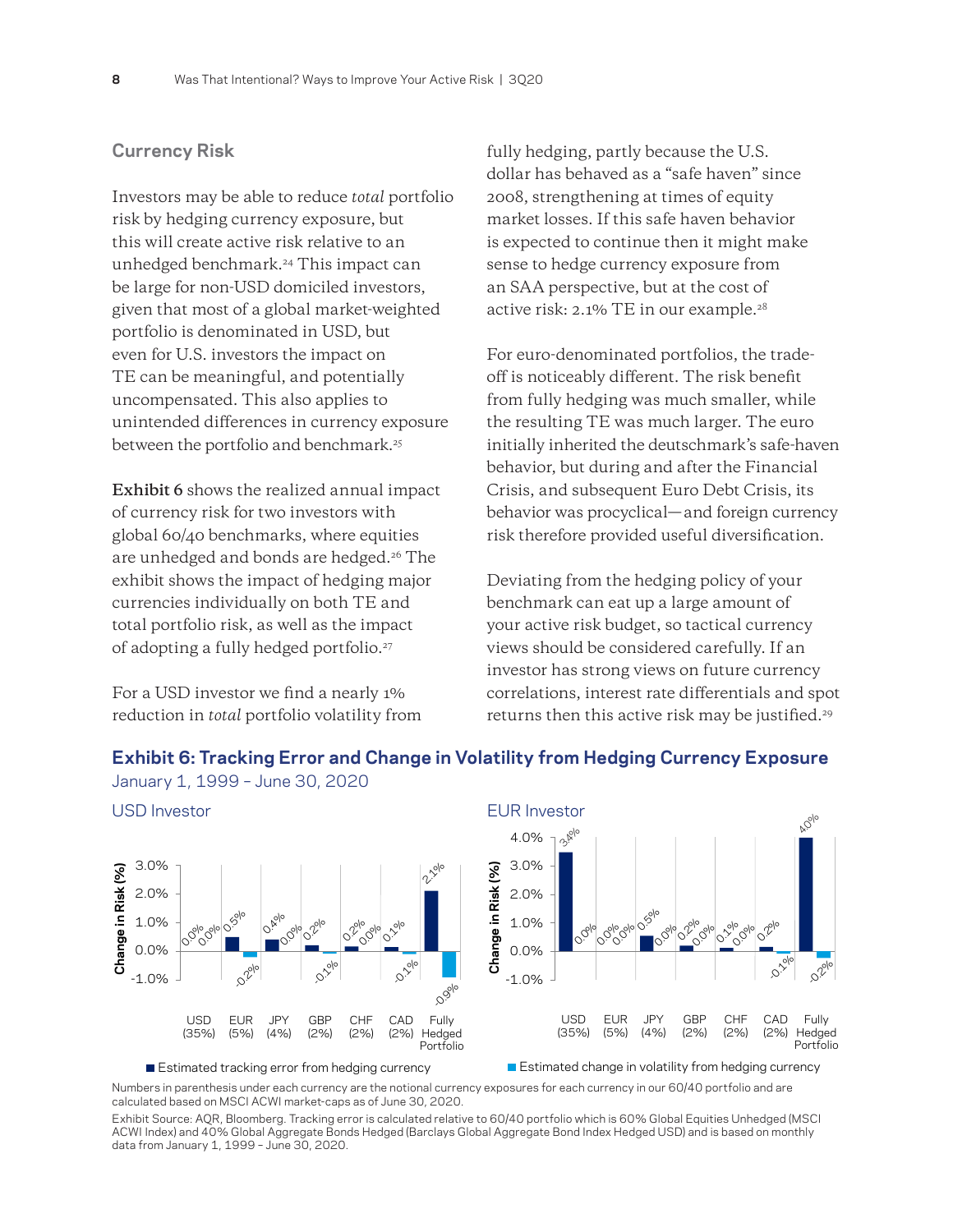#### <span id="page-8-0"></span>**Implementation Lag**

Illiquid assets have become increasingly prevalent in institutional portfolios,<sup>30</sup> and the rise of illiquids has also tended to increase investors' active risk. The source of active risk we focus on in this section stems from the difference between a portfolio's long-term target exposure to private equity (PE) and the time it can actually take to achieve that exposure[.31](#page-15-0) The wider the gap between actual and target exposures, the more unintentional active risk will be realized.

For some context, over the last 2 years there were over 40 U.S. public plans (representing over \$500B in AUM) targeting exposures between 3–11% greater than the PE allocation they actually held[.32](#page-15-0) U.S. plans aren't unique in this respect; various institutions have a mismatch between current and strategic allocations to PE, in many cases because committed capital has not yet been called[.33](#page-15-0)

Consider an investment staff who wants to increase PE in their overall allocation from 55%/40%/5% (stocks/bonds/PE) to 50%/40%/10%. They estimate it will take 5 years to work up to that committed amount, and are considering two options to reflect the change in the portfolio's policy benchmark: 1) change the benchmark's weight of PE from 5% to 10% immediately, or 2) raise the benchmark's weight by  $1\%$  a year for  $\zeta$  years.<sup>34</sup>

**Exhibit 7a** illustrates the portfolio-level active risk these two options are expected to create each year. Due to the large initial difference in exposure (5%) between the actual and benchmark portfolios, the first option generates nearly 1% TE in the first year (cf. estimated total TAA risk of many plans is also around 1%). The second option, which more closely matches SAA and actual weights, does a much better job mitigating this risk.

**Exhibit 7b** translates uncompensated TEs to probabilities. In option 1, the implementation lag creates about a 30% chance of underperforming the SAA by 50 bps in the first year and falls through time, averaging out to 13% over the 5-year period (dark blue bar). Option 2, in which the staff takes more of an active risk perspective, significantly reduces their odds of underperforming.



#### **Exhibit 7: Waiting for an Important (Capital) Call**

**7a:** Active Risk Due to PE Implementation Lag **7b:** Odds of Underperforming

Exhibit Source: AQR, Bloomberg. The volatility for public equity is approximated by the MSCI AWCI Index, private equity is 1.2x the volatility of public small cap equity (note: even though price-smoothing in PE reduces measured total risk, it will generally boost TE), and bonds are approximated by the Barclays Global Aggregate Index. The correlations between asset classes are determined using quarterly returns from the MSCI ACWI, Barclays Global Aggregate and the Cambridge U.S. Buyouts Private Equity Index. The average odds of underperforming by 50 bps assume there is no expected alpha to SAA benchmarks and that returns are normally distributed. Hypothetical data has inherent limitations, some of which are disclosed in the Appendix.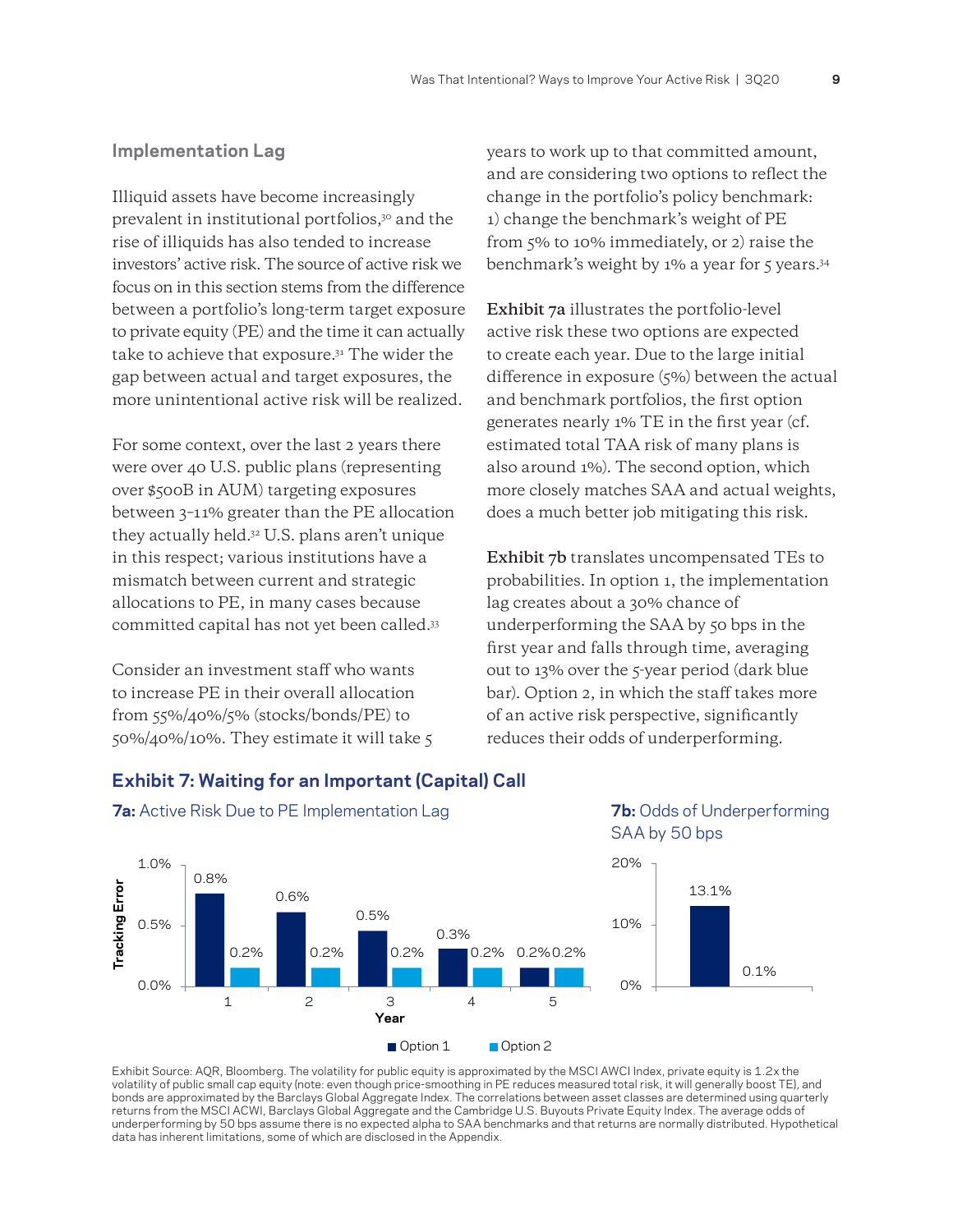#### <span id="page-9-0"></span>**Benchmark Mismatch**

Any unintended mismatch between an investment strategy and its benchmark will create unintentional active risk. Even for traditional asset classes where the benchmarks are well-known, publicly traded, and disclose their construction methodologies, the amount of unintended TE can be meaningful.

For example, **Exhibit 8a** shows the average TEs of the largest index-tracking ETFs within three universes over the past 10 years[.35](#page-15-0) For U.S. Large Cap it's negligible, but as the benchmark becomes more complicated and more difficult to replicate, the active risk grows substantially—and may even exceed TE from active managers with the same benchmark (cf. Exhibit 2a)[.36](#page-15-0)

This challenge is often magnified with alternative strategies and asset classes (**Exhibit 8b**), where in many cases investors are forced to choose between public proxies and peer universes to use as benchmarks.

For each of the three strategies shown, there's a clear trade-off: accept higher TE for public proxies (light bars) or lower transparency for peer universes (dark).

This problem can become particularly acute for illiquid assets[.37](#page-15-0) Taking private equity as an example, even if the long-term underlying economic exposure between public and private markets is similar, the differences in reported monthly, quarterly and annual returns can be vast,[38](#page-15-0) creating enormous TE (over 10% in the example below). In many cases, this PE mismatch can be among the single largest sources of TE at the portfolio level.

There are a range of ways to deal with this challenge depending on plan governance. A few include: customizing existing public benchmarks (e.g., including lags to "smooth" benchmark returns), using peer benchmarks, or removing these difficultto-benchmark asset classes from portfoliolevel active risk budgeting altogether.



#### **Exhibit 8: Are Your Benchmarks "Close Enough"?[39](#page-15-0)**

**8a:** Realized TE of Index- **8b:** Realized TE of Alternatives and Privates to

Exhibit Source: AQR, Bloomberg, Morningstar, Cambridge Associates, Public Plan Database. Active risk is calculated for the 10-year period from July 1, 2009 – June 30, 2019 . Realized TE of Index-Tracking Funds shows the average TE of the 3 largest funds by assets per universe with at least 10 years of data to their respective stated benchmarks. Active risk the annualized tracking error using monthly data for the index tracking ETFs (average) and S&P Risk Parity Index and their respective common benchmarks. The U.S. Public Pension Hedge Fund and Private Equity active risk is the annual tracking error of median plan hedge fund and private equity return for plans with June fiscal year ends to its common benchmarks.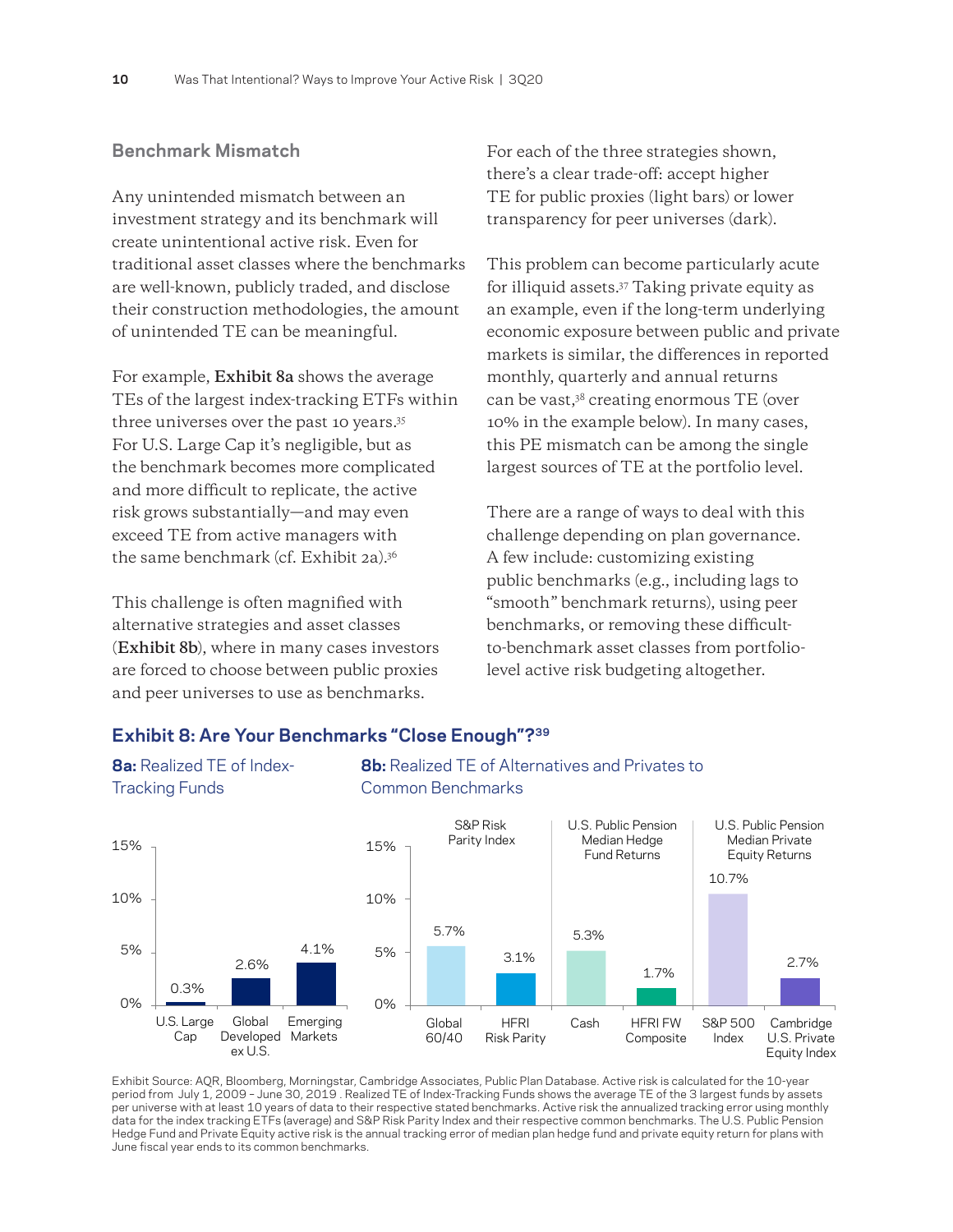#### <span id="page-10-0"></span>**Flows and Cash Buffers**

Many investors maintain a cash buffer to meet obligations,[40](#page-15-0) and even investors who don't have a specific allocation to cash can accumulate it from inflows, dividends, contributions, sales of assets, or other sources of income. Some investors may even decide to move to cash for discretionary reasons, such as to tactically de-risk their portfolio[.41](#page-15-0) Any amount of uninvested cash in the portfolio will lead to tracking error versus a fully-invested benchmark, but investors may underappreciate the amount of uncompensated active risk this "risk-free" exposure can actually generate.

The volatility of the asset that is sold to raise cash is related to how much active risk is created. **Exhibit 9** shows the realized tracking error to a 60/40 portfolio for incremental allocations to a cash buffer. Clearly, allocations to cash can be a major source of uncompensated active risk—particularly if funded from high-risk assets. Funding from low-risk assets, such as bonds, reduces the impact on active risk in our simple example

(though it may be at odds with the reason for having extra cash in the first place).

Our analysis illustrates that a seemingly "risk-free" strategic allocation, or a tactical de-risking allocation to cash can in fact be a high-risk active bet relative to an SAA benchmark. Any allocation to cash involves giving up the risk premia of the asset class it is funded from, and though this may reduce downside over a given period[42](#page-15-0) the portfolio would be expected to earn lower returns over the long term.

If maintaining a cash buffer is an essential part of managing your portfolio, it is possible to maintain one while achieving the same economic exposure as being fully invested by equitizing your uninvested cash. This can be achieved using equity index futures,[43](#page-15-0) or other derivatives. This same methodology can be applied to unintended cash balances that build up from inflows that are not yet reinvested; equitizing these balances in the short term will minimize opportunity cost until your portfolio is fully invested.





Exhibit Source: AQR, Bloomberg. 60/40 portfolio is 60% Global Equities Unhedged (MSCI ACWI Index) and 40% Global Aggregate Bonds Hedged (Barclays Global Aggregate Bond Index Hedged USD). Cash is carry on U.S. 3-month T-Bills. Tracking error is calculated relative to the fully invested 60/40 portfolio and uses monthly data from January 1, 1972 – June 30, 2020. The cash buffer is used once per year, so the proxy portfolio will be fully invested for one month of the year when the cash buffer is utilized to meet obligations. Hypothetical data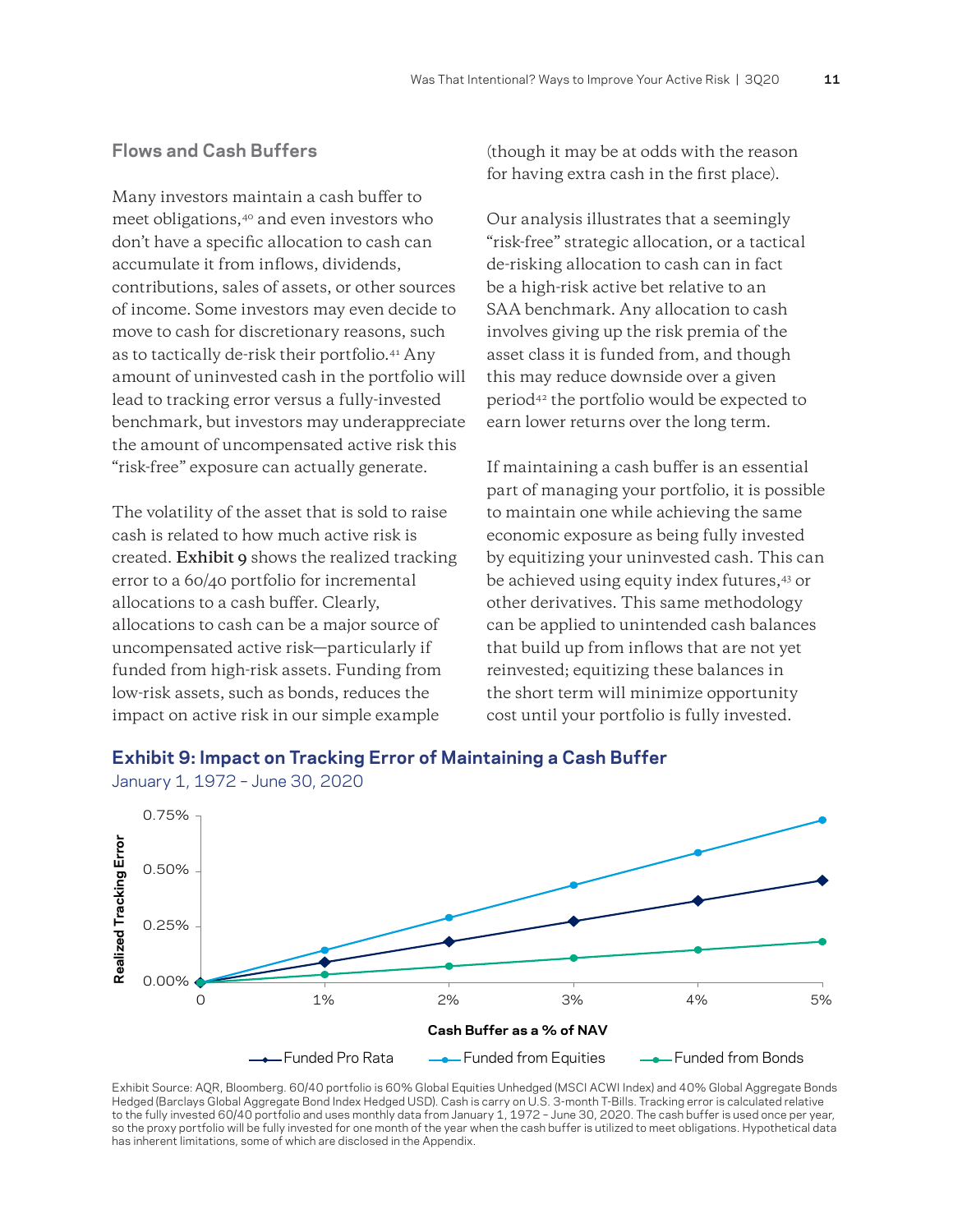## <span id="page-11-0"></span>Putting It All Together

Diversification—the bedrock of strategic asset allocation—is critical for active risk budgets, too. We've focused on sources of active risk individually, and while we believe unintentional active risks should be minimized as efficiently as possible, what matters at the portfolio-level is how they all add up.

The best case for investors is for unintentional active risks to diversify each other, mitigating their impact. But less-favorable outcomes are also possible: 1) unintentional active risks can be additive, leading to more aggregate active risk than an investor may be able to bear,[44](#page-15-0) and 2) unintentional active risks may offset intentional ones. In both cases, the likelihood of outperforming SAA benchmarks falls.

**Exhibit 10a** gives a sense of how the active risks we've covered in this article might contribute at the portfolio level, with the last two bars showing the amount of *total* active risk (here, 2.0% TE), and *intentional* active risk (1.0%). **Exhibit 10b** demonstrates how much a seemingly small difference can matter, by showing the hypothetical expected odds of outperformance over various investment horizons, assuming intentional risks generate 0.2% excess returns per year.

Bottom-line, outperforming an SAA benchmark is hard enough – making sure your portfolio's active risk is as intentional as possible can make the journey a bit easier.

### **Exhibit 10: A Portfolio Perspective on Active Risk**

**10a:** Sources of Active Risk and Hypothetical **10b:** Probability of Out-Contributions to Total Active Risk extended to the set of the performing SAA Benchmark\*



\* Assuming 0.2% expected excess return

Exhibit Source: AQR. Assumes all active risks are uncorrelated to each other, intentional risks (combined) generate 0.2% excess returns, and unintentional risks generate 0.0% excess return. Analysis here assumes arithmetic, normally distributed, i.i.d. returns. For illustrative purposes only. Hypothetical data has inherent limitations, some of which are disclosed in the Appendix.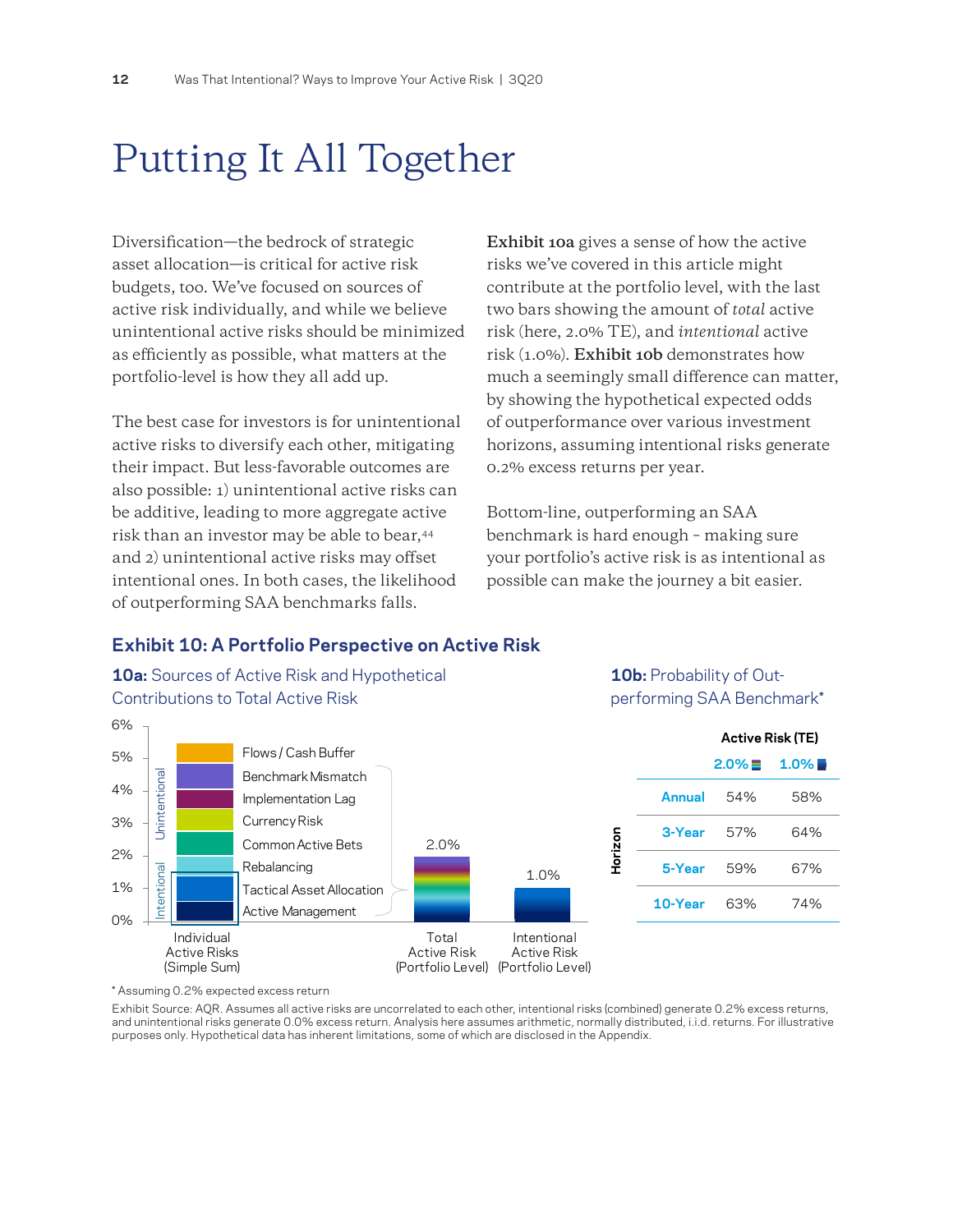### <span id="page-12-0"></span>Appendix: How Much Active Risk *Should* You Take?

This article takes a *descriptive* approach to active risk, but many investors may be interested in a *prescriptive* view—how much active risk should I take? The answer is necessarily unique for different investors, but we can provide a basic framework.

The appropriate amount of active risk that investors should budget can largely be described as a function of two factors:

- 1. The frequency in which the portfolio is expected to underperform its benchmark by a threshold that is considered intolerable.
- 2. The expected ability for the portfolio to outperform its benchmark over the most relevant evaluation horizon.

**Exhibit A1** is a hypothetical example of this framework. For factor 1, we assume a -1.0% intolerable loss over the course of a year. The expected frequency of realizing the intolerable loss (1 out of N years) are the rows; and factor 2, the expected ability for the portfolio to outperform in any year (batting average, or information ratio), are the columns.

In this example, if the investor can't tolerate a -1.0% loss against the benchmark any more frequently than once every 5 years and believed strongly that their active management could outperform in 60% of years (or had a 0.25 information ratio), then the active risk the portfolio should target is approximately 1.7%.

|                                                                        |                   | <b>Information Ratio</b> |      |      |      |      |
|------------------------------------------------------------------------|-------------------|--------------------------|------|------|------|------|
|                                                                        |                   | 0.05                     | 0.1  | 0.15 | 0.2  | 0.25 |
| Exceeding<br>in a Year<br>a<br>10 <sup>1</sup><br>Frequency<br>a-1% Lo | 1 out of 3 years  | 2.6%                     | 3.0% | 3.6% | 4.3% | 5.5% |
|                                                                        | 1 out of 4 years  | 1.6%                     | 1.7% | 1.9% | 2.1% | 2.4% |
|                                                                        | 1 out of 5 years  | 1.3%                     | 1.3% | 1.4% | 1.6% | 1.7% |
|                                                                        | 1 out of 7 years  | 1.0%                     | 1.0% | 1.1% | 1.2% | 1.2% |
|                                                                        | 1 out of 10 years | 0.8%                     | 0.9% | 0.9% | 0.9% | 1.0% |

#### **Exhibit A1: Active Risk Implied by Risk Tolerance and Skill**

Exhibit Source: AQR. For illustrative purposes only. The amount of active risk investors should take is based on expectations that excess return over the benchmark is persistent and normally distributed. It also assumes that the loss tolerance frequency is static and representative for all the portfolio's stakeholders. The calculation solves for the amount of active risk required to satisfy the intolerable loss frequency (20% chance of losing to the benchmark by 1% in any given year) given the portfolio's perceived skill (information ratio). Hypothetical data has inherent limitations, some of which are disclosed in the Appendix.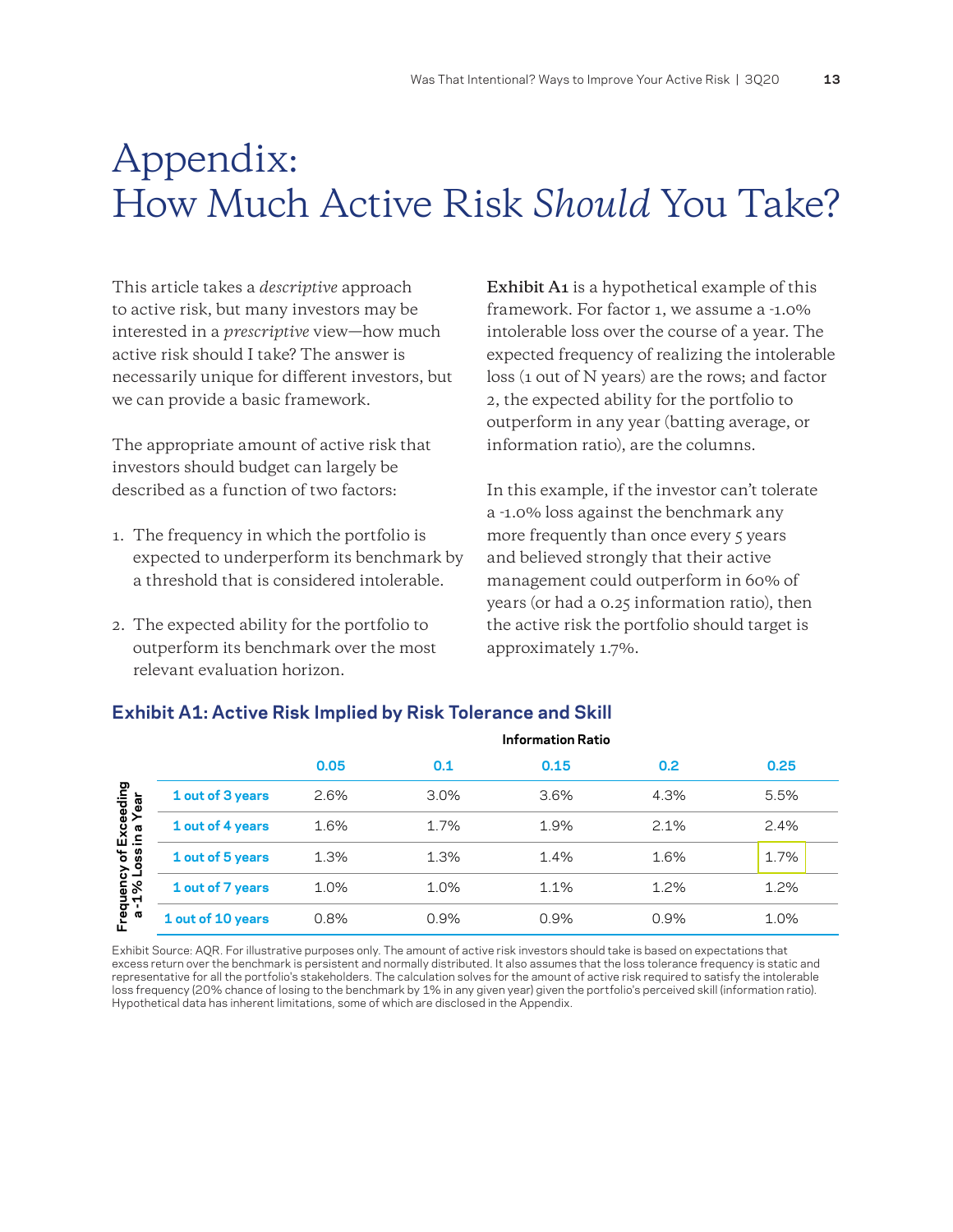### <span id="page-13-1"></span><span id="page-13-0"></span>References

- AQR Portfolio Solutions Group (2017). "Systematic vs. Discretionary." AQR Alternative Thinking.
- AQR Portfolio Solutions Group (2017). "The Illusion of Active Fixed Income Diversification." AQR Alternative Thinking.
- AQR Portfolio Solutions Group (2018). "The Illusion of Active Fixed Alpha." AQR Alternative Thinking.
- Asness, Cliff; Krail, Robert; and Liew, John (2001). "Do Hedge Funds Hedge?" *The Journal of Portfolio Management*.
- Asness, Cliff; Ilmanen, Antti; and Maloney, Thomas (2017). "Market Timing: Sin A Little." *Journal of Investment Management*.
- Boudoukh, Jacob; Katz, Michael; Richardson, Matthew; and Thapar, Ashwin (2015). "Risk Without Reward: The Case for Strategic FX Hedging." AQR White Paper.
- Brooks, Jordan; Gould, Tony; and Richardson, Scott Anthony (2020), "Active Fixed Income Illusions." *The Journal of Fixed Income.*
- Brooks, Jordan; Tsuji, Severin; and Villalon, Daniel (2016). "Superstar Investors." *The Journal of Investing*.
- Ilmanen, Antti and Maloney, Thomas (2015). "Portfolio Rebalancing, Part 1: Strategic Asset Allocation." AQR White Paper.
- Skeggs, James and Liu, Lianyan (2019). "Understanding Multi Alternative Risk Premia Strategies." *AlternativeEdge Note*, SGCIB.
- Sosner, Nathan; Pyne, Ted; and Chandra, Swati (2017). "Understanding the Tax Efficiency of Market Neutral Equity Strategies." AQR White Paper.
- Richardson, Scott and Palhares, Diogo (2019). "Looking Under the Hood of Active Credit Managers." *Financial Analysts Journal*.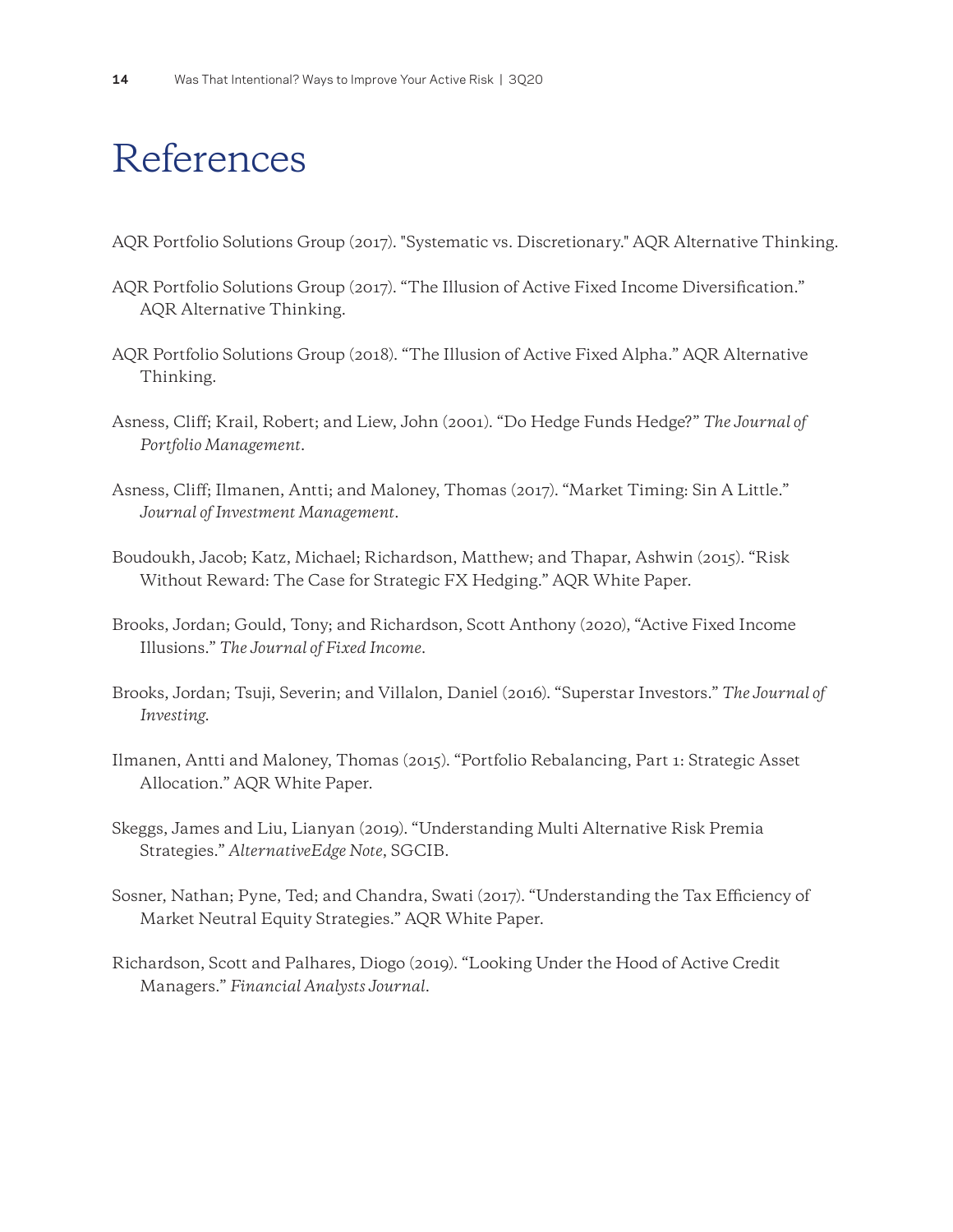### <span id="page-14-0"></span>Endnotes

- [1](#page-2-1) This exercise can be done for any expected excess return, tracking error, and horizon. We encourage investors to estimate these likelihoods for their own portfolios. Hypothetical data has inherent limitations, some of which are disclosed in the Appendix.
- This doesn't have to be "alpha" in the sense of unique, idiosyncratic excess returns. For example, asset classes not currently in a portfolio and/or a range of other well-known risk premia (e.g., alternative risk premia) may still be "alpha to you."
- [3](#page-2-1) Note: the "Intentional/Unintentional" terminology is of course debatable. Some investors may prefer to categorize them as "compensated/uncompensated," though those terms may be too strict (e.g., some sources of active risk, such as rebalance frequency, may be compensated in expectation, though not to the expected level of, say, tactical tilts). Similarly, many investors may categorize these active risks as "high conviction" and "low conviction." Regardless of terminology, the main idea in this article is that some active risks are expected to be well-compensated, and others not.
- [4](#page-3-0) And even more so *across* those two approaches to active management. See [AQR Alternative Thinking 3Q17](https://www.aqr.com/Insights/Research/Alternative-Thinking/Systematic-vs-Discretionary) for more.
- [5](#page-3-0) For example, the average pairwise correlation is 0.35 among multi-asset alternative risk premia managers captured by the SG MARP Index. Source: SGCIB - "Understanding Multi Alternative Risk Premia Strategies" (January 2019, *AlternativeEdge Note*).
- [6](#page-3-0)  There are other considerations, too: for example, while diversification may reduce TE, it doesn't commensurately bring down fees (and it may be hard to justify a given level of fees for a low level of aggregate TE, even if expected returns are unaffected); and investors should be careful that *intended* exposures aren't offset by multiple managers.
- [7](#page-4-0)  These bands may be the result of the empirical fact that asset class timing is notoriously difficult—and even for "[Superstar Investors](https://www.aqr.com/Insights/Research/Alternative-Thinking/Superstar-Investors)" has tended to be only a small component of "alpha."
- [8](#page-4-0) The details of what constitutes the TAA model are irrelevant for the purposes of this hypothetical example. However, common stock timing models can include: Shiller P/E, last 12-month returns, changes in GDP forecasts, etc. In this leverage-constrained single tactical asset class model an overweight to stocks is also an underweight to bonds. Further constraints on portfolio leverage or on being under-invested (holding excess cash) can cause a single asset to dominate the risk budget, stifling the ability of a TAA program to achieve the maximum potential active risk.
- [9](#page-4-0) Source: Public Plan Database, using FY 2018 data. Implied active risk ranges are calculated using the maximum of stated policy range multiplied by the expected long-term volatility of the asset class. These deviations may not be exclusively driven by TAA models.
- [10](#page-4-0) For example, let's say your organization is currently taking more active risk from TAA than from delegated manager active risk. For that to be optimal, it must be that your conviction in your own asset class timing is greater than your conviction in your investment managers to deliver "alpha." (Granted, there could be other constraints—e.g., for "mega plans," size may prevent them from generating much active risk from active management.)
- [11](#page-5-0) A recent example for many investors was whether and when to rebalance their portfolios after the COVID-induced risk asset drawdowns in March 2020.
- [12](#page-5-0) The results presented here are for a 60/40 portfolio, but note that an allocation's rebalance frequency should consider its volatility. E.g., a high-risk allocation has higher potential for deviation from policy and a higher impact of drift relative to a low-risk allocation.
- [13](#page-5-0) Taxable investors have yet another consideration, which is after tax returns (and whether rebalancing triggers short- or long-term gains and losses). See [Sosner, Pyne and Chandra \(2017\)](https://www.aqr.com/Insights/Research/White-Papers/Understanding-the-Tax-Efficiency-of-Market-Neutral-Equity-Strategies), [Understanding](https://www.aqr.com/Insights/Research/White-Papers/Understanding-the-Tax-Efficiency-of-Market-Neutral-Equity-Strategies) the Tax Efficiency of Market Neutral Equity Strategies.
- [14](#page-5-0) One could also consider the additional operational and administrative cost of rebalancing more frequently. The importance of turnover and transaction costs will depend on the asset classes in an investor's portfolio. Expected transaction costs for liquid investments are modest and therefore this consideration may be secondary to risk and return considerations. Illiquid investments on the other hand can be difficult and expensive to rebalance; investors in illiquids may wish to estimate their current allocation by making adjustments based on liquid proxies.
- [15](#page-5-0) See [Ilmanen and Maloney, 2015, Portfolio Rebalancing: Strategic Asset Allocation](https://www.aqr.com/Insights/Research/White-Papers/Portfolio-Rebalancing-Part-1-Strategic-Asset-Allocation).
- [16](#page-5-0) Which may also be exacerbated or offset by current TAA. As with all the active risks in this article, it's the interaction that ultimately dictates the efficiency of active risk in the portfolio.
- [17](#page-5-0) Note that the optimal rebalancing strategy will depend on the composition of your portfolio and no rebalancing schedule is a surefire winner over any specific period.
- [18](#page-6-0) For example, consider an investor with a U.S. Large Cap Equity allocation made up of four active managers, each with a persistent tilt to small cap stocks. Each manager's excess return thus has: 1) an idiosyncratic component, and 2) a common risk component (the small cap premium). The former should diversify away much more quickly than the latter, potentially leaving the investor with tracking error that is largely attributable to a single, out-of-benchmark bet: the small cap premium (with single bets typically having lower expected IRs than diversified ones). Another consequence of this example is that the investor ends up paying active fees for mostly "beta performance."
- [19](#page-6-0) See for example: Alternative Thinking [4Q2017](https://www.aqr.com/Insights/Research/Alternative-Thinking/The-Illusion-of-Active-Fixed-Income-Diversification), [4Q2018](https://www.aqr.com/Insights/Research/Alternative-Thinking/The-Illusion-of-Active-Fixed-Income-Alpha), and most recently [Brooks, Gould and Richardson \(2020\)](https://www.aqr.com/Insights/Research/Journal-Article/Active-Fixed-Income-Illusions) and [Palhares and](https://www.aqr.com/Insights/Research/Working-Paper/Looking-Under-the-Hood-of-Active-Credit-Managers)  [Richardson \(2020\)](https://www.aqr.com/Insights/Research/Working-Paper/Looking-Under-the-Hood-of-Active-Credit-Managers).
- [20](#page-6-0) For an early critique see [Asness, Krail and Liew \(2001\).](https://www.aqr.com/Insights/Research/Journal-Article/Do-Hedge-Funds-Hedge)
- [21](#page-6-0) Not to mention the issue of cost: why pay "active fees" for more equity risk when an ETF can deliver that so cheaply?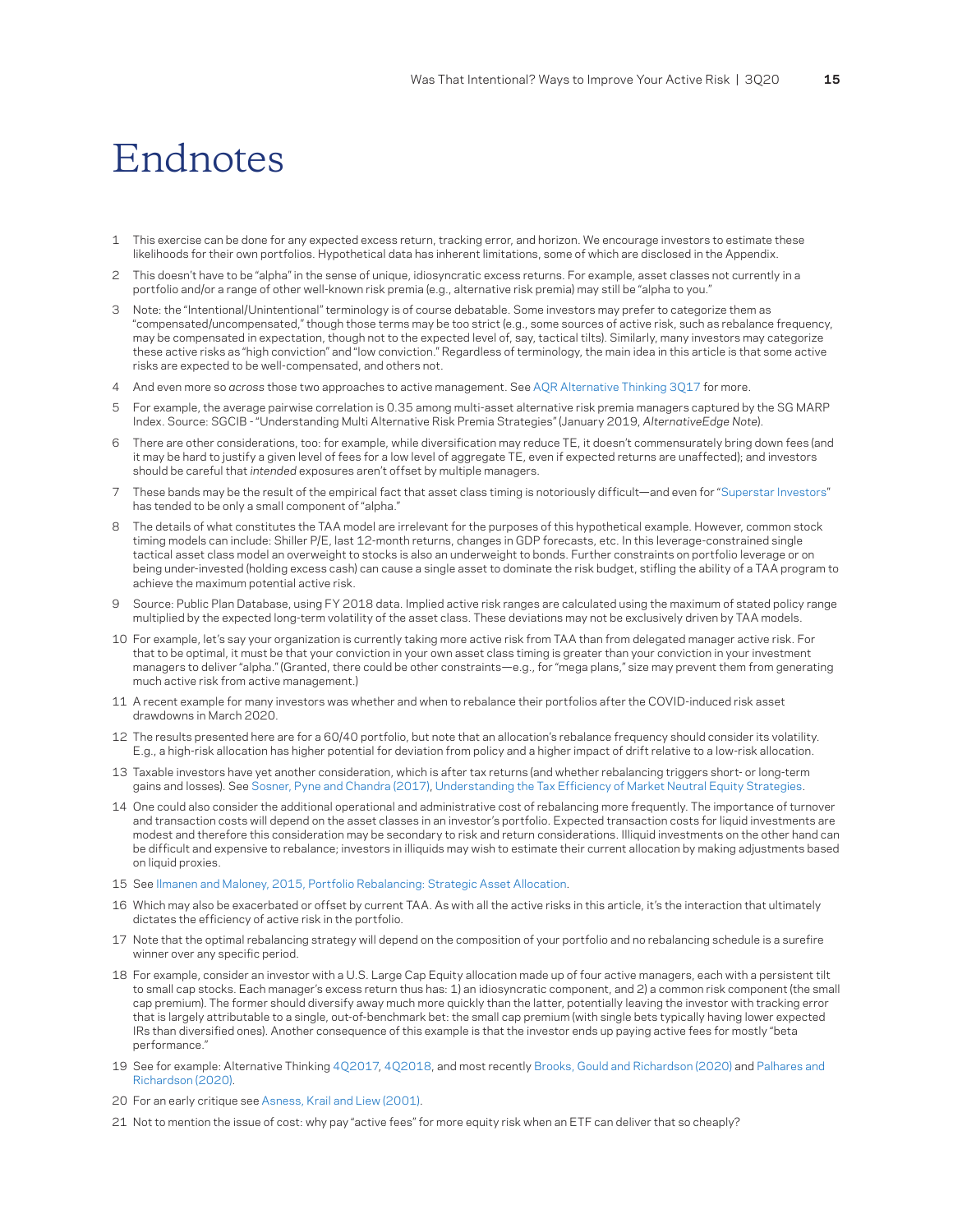- <span id="page-15-0"></span>[22](#page-6-0) In many cases, investors should additionally incorporate "lags" in such analyses. [Asness, Krail and Liew \(2001\)](https://www.aqr.com/Insights/Research/Journal-Article/Do-Hedge-Funds-Hedge) find that many hedge funds exhibit lagged beta and correlation to markets reflecting illiquidity, stale pricing, etc. We frequently run such analyses for our clients; please reach out to your AQR contact for further details on utilizing the Portfolio Solutions Group.
- [23](#page-6-0) Or otherwise, go in with open eyes that your active risk may be dominated by out-of-benchmark "beta" bets that may already be present in other parts of the portfolio (e.g., equity or credit risk in Core Plus mandates), or achieved more directly (e.g., via TAA). Questions to ask in other asset classes include: does your hedge fund benchmark closely match the equity exposure of your hedge fund portfolio? How much tracking error does your private equity benchmark have to your private equity program?
- [24](#page-7-0) Because of this, investors may be well-served to evaluate whether their benchmark's hedging policy is optimal to begin with. See for example [Boudoukh et al. \(2015\).](https://www.aqr.com/Insights/Research/White-Papers/Risk-Without-Reward-The-Case-for-Strategic-FX-Hedging)
- [25](#page-7-0) A prime example of unintended currency mismatch would be a portfolio that is made up of regional managers and is benchmarked vs. a global benchmark where the regional country weights of the portfolio do not match those of the benchmark.
- [26](#page-7-0) Investors often choose to hedge the currency risk in foreign bond portfolios since currencies tend to be more volatile than bonds and so currency risk would dominate the returns if left unhedged. Conversely, many investors leave foreign equity investments unhedged. This may be because equities tend to be more volatile than currencies, so the currency risk is accepted as secondary, and perhaps diversifying, or it may be because the embedded currency exposure is seen as a deliberate part of the investment (this is often the case for investments in emerging markets). Another argument sometimes made *against* hedging equities is that international firms have offsetting currency exposure embedded in their prices (due to foreign earnings), and so could be considered partially hedged already. Yet another is that maintaining some foreign currency exposure may help to mitigate the impact of a tail event for the home currency.
- [27](#page-7-0) Over 75% of notional FX exposure for a Global 60/40 portfolio is USD, EUR and JPY. Adding GBP, CHF and CAD achieves nearly 90% coverage.
- [28](#page-7-0) Notice that hedging some currencies caused tracking error without reducing portfolio risk. Since the Financial Crisis, JPY has been a consistent diversifier to a stock/bond portfolio for both U.S. and European investors. If this relationship is expected to continue, it may be preferable to retain some JPY exposure from a total risk perspective and save on your active risk budget.
- [29](#page-7-0) We maintain a tool that can help guide the ex-ante hedging decision for investors' regional equity portfolios. Please reach out to your client service contact for further details on utilizing the Portfolio Solutions Group.
- [30](#page-8-0) Source: BlackRock 2020 Institutional Rebalancing Survey. Illiquid assets have the only positive net percentage of respondents (global institutional investors) intending to increase allocations across asset classes.
- [31](#page-8-0) A separate, but still potentially large source of active risk comes from benchmark choices for private allocations (e.g., public or peer, contemporaneous or lagged, how closely to match geographies, how to account for price smoothing, etc.).
- [32](#page-8-0) Source: Public Plan Database. 2018-2019 asset allocation data.
- [33](#page-8-0) There could be many reasons for the transition period: legal delays, slow capital commitments, lack of resources, etc.
- [34](#page-8-0) There are a host of non-active risk related considerations the staff might debate. Real world considerations might include: investment committee's tolerance for frequent benchmark changes, reporting difficulty, ability for the benchmark to achieve the expected return, setting the benchmark weight to the mid-point (7.5%), or changing the benchmark weight to the exact weight in the portfolio, among many more. Some institutions, recognizing the challenges of getting accurate active risk measures for illiquids, may choose to carve illiquids out completely from portfolio-level active risk calculations.
- [35](#page-9-0) The TE is not static either; realized TE over shorter horizons has varied meaningfully around these averages.
- [36](#page-9-0) Compared to the S&P 500 Index, which is composed of 500 constituent stocks from a single country, the MSCI EAFE Index comprises over 900 constituents from 21 countries—and the MSCI Emerging Market Index comprises nearly 1400 constituents across 26 countries. Difficulty in replicating benchmarks may include higher costs associated with trading less-liquid securities, lack of resources required to operate and execute a benchmark's rebalancing methodology, or even strategies that are allowed to hold securities that are outside of the stated benchmark.
- [37](#page-9-0) Public proxies are popular across illiquid investments including private equity, private debt, real estate and natural resources.
- [38](#page-9-0) Aside from the fact that there are no private companies in public benchmarks, an investor's private equity portfolio can vary greatly across sectors, geographies, size, style, vintage year and leverage.
- [39](#page-9-0) All of these series should be seen as stylized examples, as individual managers and portfolio design choices can materially impact the expected active risk to a given benchmark.
- [40](#page-10-0) For many investors, maintaining some level of uninvested cash is part of the normal course of business, and part of prudently managing a portfolio. Ideally, this would be accurately reflected in the SAA.
- [41](#page-10-0) This has certainly become more prevalent in the current economic environment.
- [42](#page-10-0) Profitable tactical allocations to cash are very difficult because they give up exposure to long-term asset premia (not to mention the well-known challenges of market timing). See [Asness, Ilmanen and Maloney \(2017\)](https://www.aqr.com/Insights/Research/White-Papers/Market-Timing-Sin-a-Little) for more.
- [43](#page-10-0) This can also be applied to other asset classes where liquid index futures are available. Since fixed income is a less volatile asset class than equities, cash drag is not as much of an issue for bond allocations.
- [44](#page-11-0) This "adding up" can be both from the active risk perspective, but also from the total portfolio risk perspective (e.g., common credit tilts across fixed income managers can lead to a portfolio overweight to credit).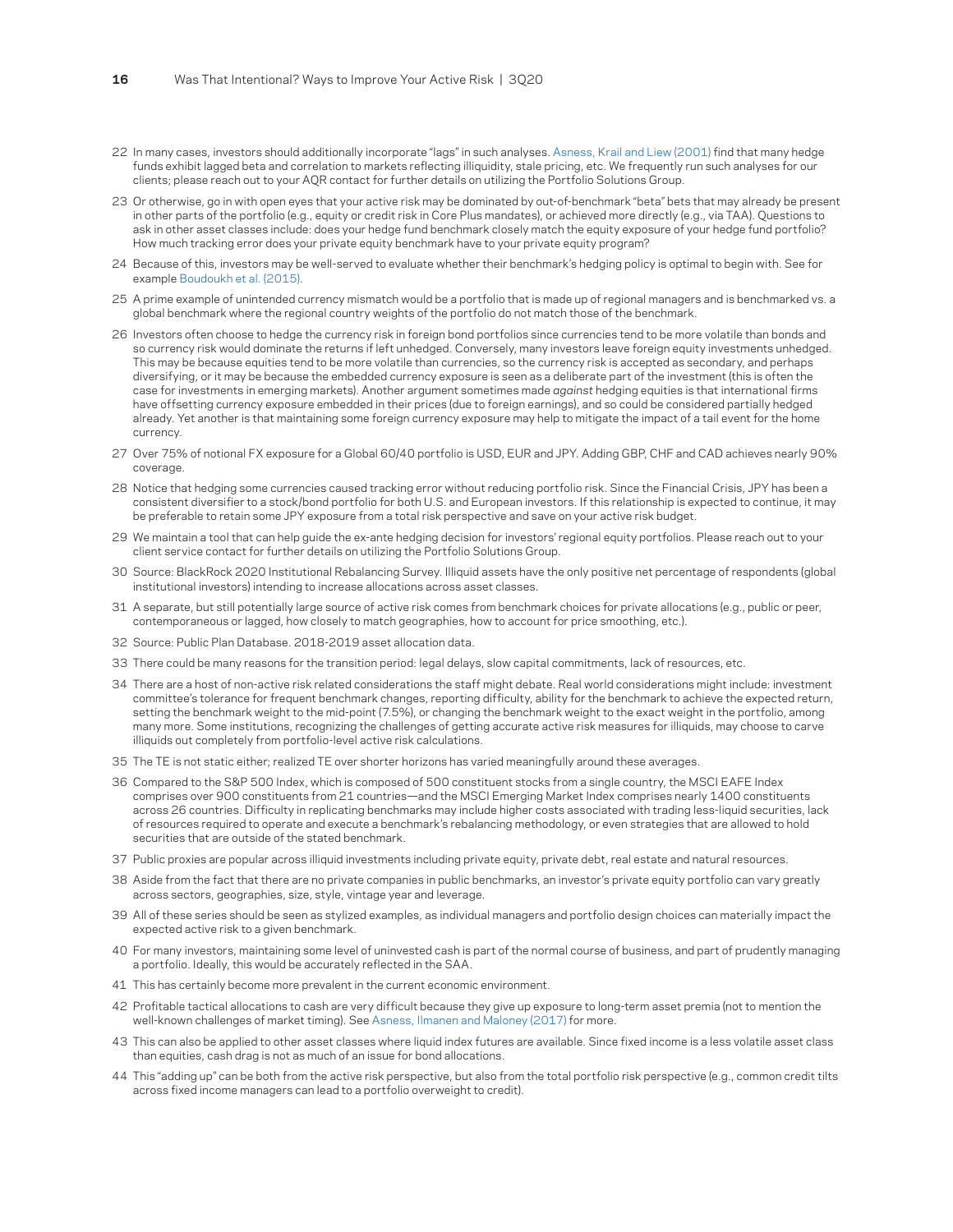### <span id="page-16-0"></span>Disclosures

This document has been provided to you solely for information purposes and does not constitute an offer or solicitation of an offer or any advice or recommendation to purchase any securities or other financial instruments and may not be construed as such. The factual information set forth herein has been obtained or derived from sources believed by the author and AQR Capital Management, LLC ("AQR"), to be reliable, but it is not necessarily all-inclusive and is not guaranteed as to its accuracy and is not to be regarded as a representation or warranty, express or implied, as to the information's accuracy or completeness, nor should the attached information serve as the basis of any investment decision. **This document is not to be reproduced or redistributed without the written consent of AQR**. The information set forth herein has been provided to you as secondary information and should not be the primary source for any investment or allocation decision.

#### **Past performance is not a guarantee of future performance.**

This presentation is not research and should not be treated as research. This presentation does not represent valuation judgments with respect to any financial instrument, issuer, security, or sector that may be described or referenced herein and does not represent a formal or official view of AQR.

The views expressed reflect the current views as of the date hereof, and neither the author nor AQR undertakes to advise you of any changes in the views expressed herein. It should not be assumed that the author or AQR will make investment recommendations in the future that are consistent with the views expressed herein, or use any or all of the techniques or methods of analysis described herein in managing client accounts. AQR and its affiliates may have positions (long or short) or engage in securities transactions that are not consistent with the information and views expressed in this presentation.

The information contained herein is only as current as of the date indicated and may be superseded by subsequent market events or for other reasons. Charts and graphs provided herein are for illustrative purposes only. The information in this presentation has been developed internally and/or obtained from sources believed to be reliable; however, neither AQR nor the author guarantees the accuracy, adequacy, or completeness of such information. Nothing contained herein constitutes investment, legal, tax, or other advice, nor is it to be relied on in making an investment or other decision.

There can be no assurance that an investment strategy will be successful. Historic market trends are not reliable indicators of actual future market behavior or future performance of any particular investment, which may differ materially, and should not be relied upon as such. Target allocations contained herein are subject to change. There is no assurance that the target allocations will be achieved, and actual allocations may be significantly different from those shown here. This presentation should not be viewed as a current or past recommendation or a solicitation of an offer to buy or sell any securities or to adopt any investment strategy.

The information in this presentation might contain projections or other forward-looking statements regarding future events, targets, forecasts, or expectations regarding the strategies described herein and is only current as of the date indicated. There is no assurance that such events or targets will be achieved and might be significantly different from that shown here. The information in this presentation, including statements concerning financial market trends, is based on current market conditions, which will fluctuate and may be superseded by subsequent market events or for other reasons. Performance of all cited indices is calculated on a total return basis with dividends reinvested.

The investment strategy and themes discussed herein may be unsuitable for investors depending on their specific investment objectives and financial situation. Please note that changes in the rate of exchange of a currency might affect the value, price, or income of an investment adversely. Neither AQR nor the author assumes any duty to, nor undertakes to update forward-looking statements. No representation or warranty, express or implied, is made or given by or on behalf of AQR, the author, or any other person as to the accuracy and completeness or fairness of the information contained in this presentation, and no responsibility or liability is accepted for any such information. By accepting this presentation in its entirety, the recipient acknowledges its understanding and acceptance of the foregoing statement. Diversification does not eliminate the risk of experiencing investment losses.

Broad-based securities indices are unmanaged and are not subject to fees and expenses typically associated with managed accounts or investment funds. Investments cannot be made directly in an index

#### **Index Definitions:**

The **MSCI All Country World Index** is designed to measure the large and mid cap global equity market performance of 23 developed and 23 emerging countries.

The **S&P 500 Index** is a market-capitalization weighted composite of the 500 largest stocks in the U.S. stock market.

The **MSCI Emerging Markets Index** is a free float-adjusted market capitalization index that is designed to measure the large and mid cap equity market performance of 23 emerging countries.

The **MSCI World Index** is a free float-adjusted market capitalization index that is designed to measure the large and mid cap equity market performance of 23 developed countries.

The **Russell 1000 Index** is a market capitalization index that is designed to measure equity market performance of the 1,000 largest companies in the Russell 3000 Index.

The **Russell 2000 Index** is a market capitalization index that is designed to measure equity market performance of the 2,000 smallest companies in the Russell 3000 Index.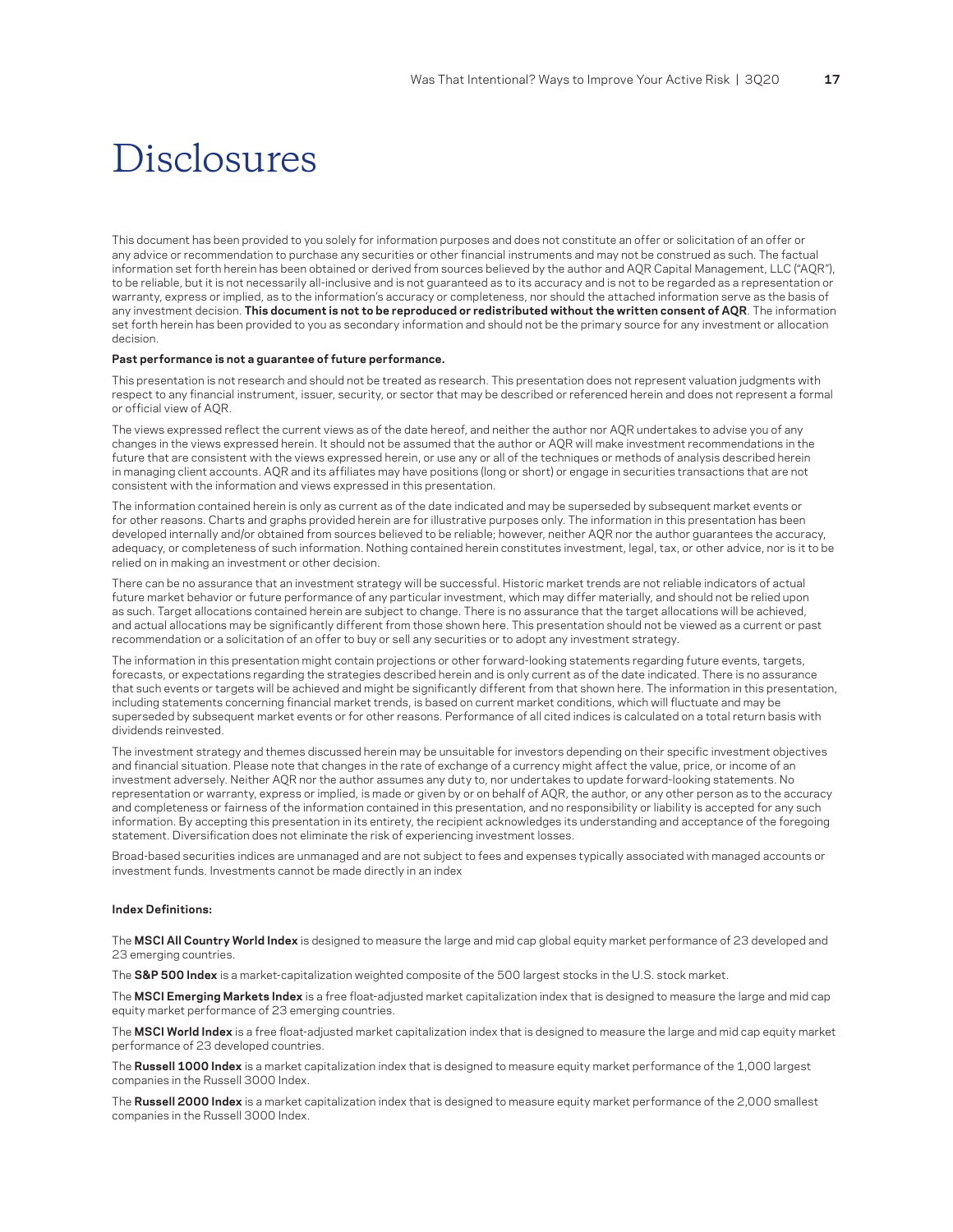The **Barclays US Corporate High Yield Index** represents the universe of fixed rate, non-investment grade debt. Eurobonds and debt issues from countries designated as emerging markets (e.g., Argentina, Brazil, Venezuela, etc.) are excluded but, Canadian and global bonds (SEC registered) of issuers in non-EMG countries are included. Original issue zeroes, step-up coupon structures, 144-As and payin-kind bonds (PIKs, as of October 1, 2009) are also included. The index includes corporate sectors. The corporate sectors are Industrial, Utility, and Finance, encompassing both US and non-US Corporations.

The **HFRI Fund Weighted Composite Index** is a global, equal-weighted index of over 1,500 single-manager funds that report to HFR Database. Constituent funds report monthly net of all fees performance in US Dollar and have a minimum of \$50 Million under management or a twelve (12) month track record of active performance. The HFRI Fund Weighted Composite Index does not include Funds of Hedge Funds.

The **MSCI EAFE Index** is an equity index which captures large and mid cap representation across 21 Developed Markets countries around the world, excluding the US and Canada. With 925 constituents, the index covers approximately 85% of the free float-adjusted market capitalization in each country.

The **Cambridge Associates Private Equity U.S. Buyout Index** is a pooled horizon internal rate of return (IRR)-based index compiled from the Cambridge Associates database of U.S. private equity buyout funds. The index returns are reported net of fees, expenses, and carried interest.

The **Barclays Global Aggregate Index** provides a broad-based measure of the global investment-grade fixed income markets. The three major components of this index are the U.S. Aggregate, the Pan-European Aggregate, and the Asian-Pacific Aggregate Indices. The index also includes Eurodollar and Euro-Yen corporate bonds, Canadian government, agency and corporate securities, and USD investment grade 144A securities.

The **Bloomberg Barclays U.S. Aggregate Bond Index**, which until August 24, 2016 was called the Barclays Capital Aggregate Bond Index, and which until November 3, 2008 was called the "Lehman Aggregate Bond Index," is a broad base index, maintained by Bloomberg L.P. since August 24, 2016, and prior to then by Barclays which took over the index business of the now defunct Lehman Brothers, and is often used to represent investment grade bonds being traded in United States. Index funds and exchange-traded funds are available that track this bond index.

HYPOTHETICAL PERFORMANCE RESULTS HAVE MANY INHERENT LIMITATIONS, SOME OF WHICH, BUT NOT ALL, ARE DESCRIBED HEREIN. NO REPRESENTATION IS BEING MADE THAT ANY FUND OR ACCOUNT WILL OR IS LIKELY TO ACHIEVE PROFITS OR LOSSES SIMILAR TO THOSE SHOWN HEREIN. IN FACT, THERE ARE FREQUENTLY SHARP DIFFERENCES BETWEEN HYPOTHETICAL PERFORMANCE RESULTS AND THE ACTUAL RESULTS SUBSEQUENTLY REALIZED BY ANY PARTICULAR TRADING PROGRAM. ONE OF THE LIMITATIONS OF HYPOTHETICAL PERFORMANCE RESULTS IS THAT THEY ARE GENERALLY PREPARED WITH THE BENEFIT OF HINDSIGHT. IN ADDITION, HYPOTHETICAL TRADING DOES NOT INVOLVE FINANCIAL RISK, AND NO HYPOTHETICAL TRADING RECORD CAN COMPLETELY ACCOUNT FOR THE IMPACT OF FINANCIAL RISK IN ACTUAL TRADING. FOR EXAMPLE, THE ABILITY TO WITHSTAND LOSSES OR TO ADHERE TO A PARTICULAR TRADING PROGRAM IN SPITE OF TRADING LOSSES ARE MATERIAL POINTS THAT CAN ADVERSELY AFFECT ACTUAL TRADING RESULTS. THERE ARE NUMEROUS OTHER FACTORS RELATED TO THE MARKETS IN GENERAL OR TO THE IMPLEMENTATION OF ANY SPECIFIC TRADING PROGRAM, WHICH CANNOT BE FULLY ACCOUNTED FOR IN THE PREPARATION OF HYPOTHETICAL PERFORMANCE RESULTS, ALL OF WHICH CAN ADVERSELY AFFECT ACTUAL TRADING RESULTS. The hypothetical performance results contained herein represent the application of the quantitative models as currently in effect on the date first written above, and there can be no assurance that the models will remain the same in the future or that an application of the current models in the future will produce similar results because the relevant market and economic conditions that prevailed during the hypothetical performance period will not necessarily recur. Discounting factors may be applied to reduce suspected anomalies. This backtest's return, for this period, may vary depending on the date it is run. Hypothetical performance results are presented for illustrative purposes only. In addition, our transaction cost assumptions utilized in backtests, where noted, are based on AQR Capital Management LLC's, ("AQR's") historical realized transaction costs and market data. Certain of the assumptions have been made for modeling purposes and are unlikely to be realized. No representation or warranty is made as to the reasonableness of the assumptions made or that all assumptions used in achieving the returns have been stated or fully considered. Changes in the assumptions may have a material impact on the hypothetical returns presented. Actual advisory fees for products offering this strategy may vary.

There is a risk of substantial loss associated with trading commodities, futures, options, derivatives, and other financial instruments. Before trading, investors should carefully consider their financial position and risk tolerance to determine whether the proposed trading style is appropriate. Investors should realize that when trading futures, commodities, options, derivatives, and other financial instruments, one could lose the full balance of their account. It is also possible to lose more than the initial deposit when trading derivatives or using leverage. All funds committed to such a trading strategy should be purely risk capital.

AQR Capital Management, LLC, is exempt from the requirement to hold an Australian Financial Services License under the Corporations Act 2001 (Cth). AQR Capital Management, LLC, is regulated by the Securities and Exchange Commission ("SEC") under the United States of America laws, which differ from Australian laws. Please note that this document has been prepared in accordance with SEC requirements and not Australian laws.

Canadian recipients of fund information: These materials are provided by AQR Capital Management (Canada), LLC, Canadian placement agent for the AQR funds.

Please note for materials distributed through AQR Capital Management (Asia): This presentation may not be copied, reproduced, republished, posted, transmitted, disclosed, distributed, or disseminated, in whole or in part, in any way without the prior written consent of AQR Capital Management (Asia) Limited (together with its affiliates, "AQR") or as required by applicable law.

This presentation and the information contained herein are for educational and informational purposes only and do not constitute and should not be construed as an offering of advisory services or as an invitation, inducement, or offer to sell or solicitation of an offer to buy any securities, related financial instruments, or financial products in any jurisdiction.

Investments described herein will involve significant risk factors, which will be set out in the offering documents for such investments and are not described in this presentation. The information in this presentation is general only, and you should refer to the final private